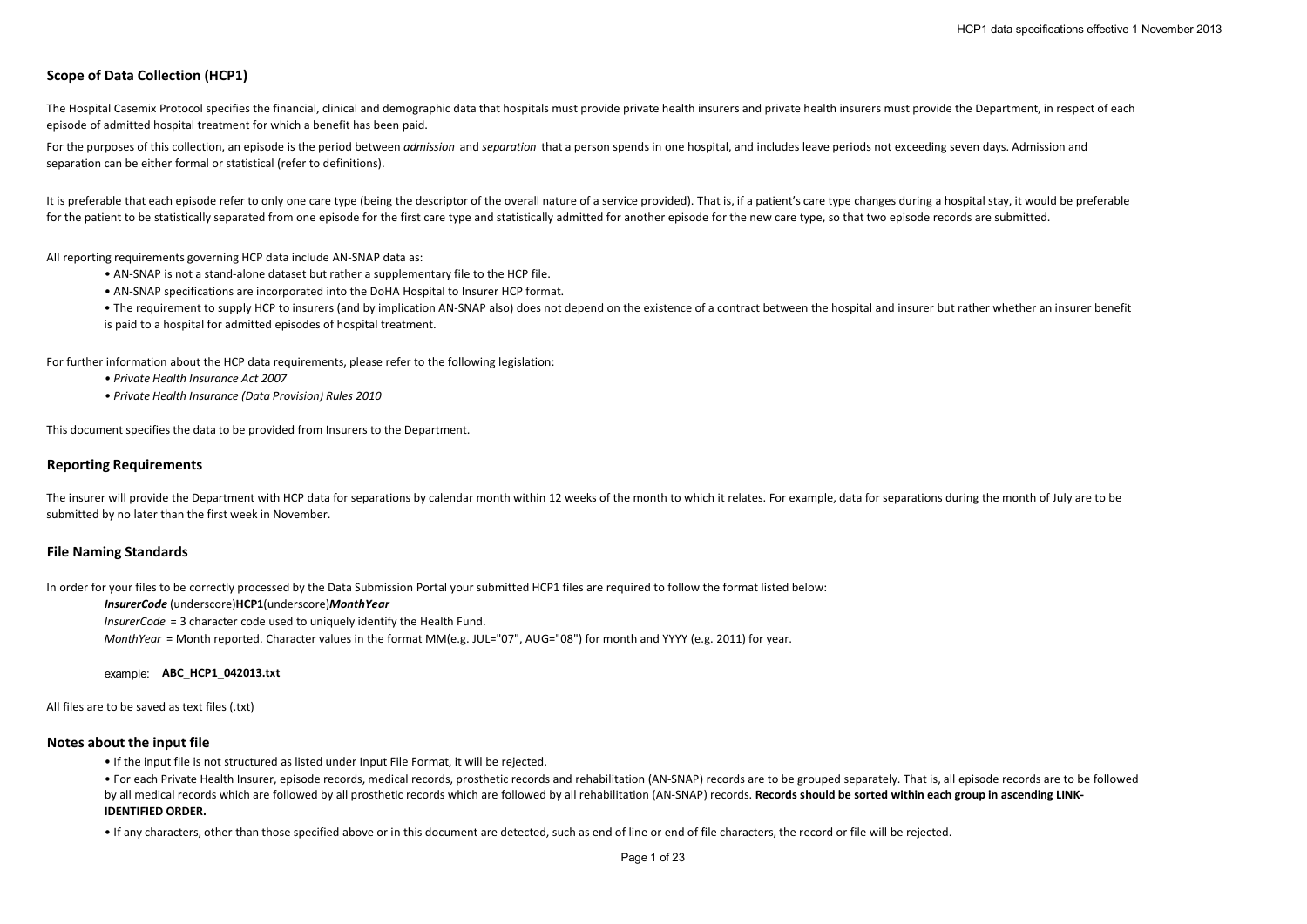• Only a single Insurer header and its associated episode records, medical records, prosthetic records, rehabilitation (AN-SNAP) records, and Insurer trailer grouping can be recorded within a single file.

#### **Notes about the specifications**

The **data item column** indicates the short name for the data item and, where applicable, the reference number for the item in the National Health Data Dictionary as accessed via the Metadata Online Registry (METeOR) at: http://meteor.aihw.gov.au/content/index.phtml/itemId/237518

The *obligation column* indicates whether provision of each particular data item is:

- MAA Mandatory for all public and private hospitals (including day facilities)
- MAO Mandatory for all private hospitals (including day facilities) and optional for public hospitals
- MAS Mandatory for same-day patients
- OPA Optional for all

The *position column* indicates the position within the fixed file format that each data item is to be reported.

The *type and size column* indicates the number and type of character/s the data item should contain where:

- A indicates the data item contains alphanumeric characters (alphabetic, numeric and other special characters). Data must be left justified.
- N indicates the data item contains numeric characters (numbers 0 to 9) only. Data items must be right justified and zero-prefixed to fully fill the item unless otherwise stated in the coding description. All values must be positive.

The *format column* indicates the format of the characters of the data item:

- DDMMYYYY indicates the data item contains date information where DD represents the day, MM represents the month and YYYY represents the century and year. For example, 5 July 2006 would be entered 05072006
- *hhmm* indicates the data item contains time information based on a 24-hour clock, where hh represents the hour and mm represents the minutes. For example 2.35pm would be entered 1435.
- *blank filled* , in relation to a data item, means that the data item is filled with blank spaces.
- *zero filled* , in relation to a data item, means that the data item is filled with zeros.
- *zero prefix* means that leading zeros are to be inserted if necessary to ensure that the number of characters in the entry matches the data item size specified for the item.
- *Charges & Benefits*  supply in dollars and cents (omit decimal point) with leading zeros to fully fill item. Negative amounts are permitted for reversals. An entry of 000000000 means that no benefit/charge was recorded.

See the coding description column for any other special formatting requirements.

The *repetition column* indicates the number of times the data item is repeated within the data file.

The **coding description column** provides the definition for the data item, valid values and any additional information to clarify what data should be reported and how. If a METeOR reference is indicated in the data item column, refer to the National Health Data Dictionary for definition and collection methods.

The **edit rules column** outlines the edit checks the Department will run the data through using the Check-It software. These are split into critical errors where data will be rejected and warnings where data will be identified.

The *error codes column* indicates the error code attributed to each of the edit checks.

## **Definitions/acronyms**

**ACHI** means the Australian Classification of Health Interventions.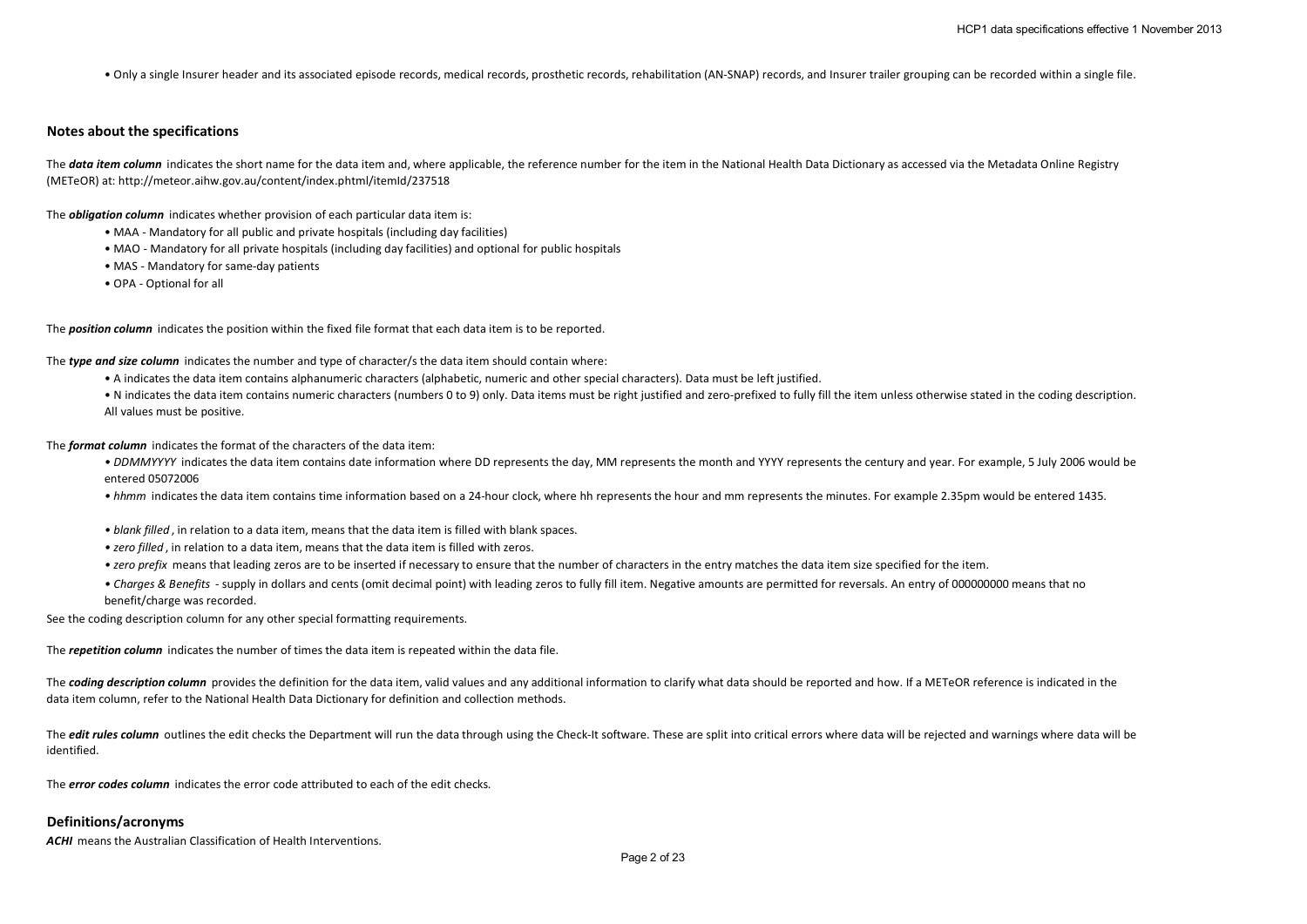*ADA* means the Australian Dental Association.

*AN-SNAP* means the Australian National Sub‑Acute and Non‑Acute Patient Classification System.

*CCU* means the coronary care unit of a hospital.

contracted doctor means a doctor who has entered into an agreement with a private health insurer where the doctor agrees to accept payment by the insurer in relation to treatment provided to the insured person.

*contracted hospital* means a hospital which has entered into an agreement with a private health insurer to accept payment in relation to an episode of hospital treatment for an insured person under a complying health product.

*DRG* means the Australian Refined Diagnosis Related Group.

*episode* means the period of admitted patient care between a formal or statistical **admission** and a formal or statistical **separation**, characterised by only one care type.

*FIM* means functional independence measure and is the outcome measure used for **overnight-stay rehabilitation patients**.

*formal admission* , in relation to a person, means the administrative process used by a hospital to record the commencement of accommodation, care or treatment of the person.

*formal separation* , in relation to a person, means the administrative process used by a hospital to record the cessation of accommodation, care or treatment of the person.

**HDU** means the high dependency unit of a hospital.

*Hospital* means a facility for which there is in force a Ministerial declaration that the facility is hospital under subsection 121-5(6) of the *Private Health Insurance Act 2007* .

Hospital treatment is treatment (including the provision of goods and services) provided to a person with the intention to manage a disease, injury or condition, either at a hospital or with direct involvement of the hospital, by either a person who is authorised by a hospital to provide the treatment or under the management or control of such a person (subsection 121-5, *Private Health Insurance Act 2007* ).

Exclusions to hospital treatment (eg treatment provided in an emergency department of a hospital) are specified in the Private Health Insurance (Health Insurance Business) Rules 2010, Part 3, Rule 8.

Inclusions to hospital treatment (eg some Chronic Disease Management Programs not involving prevention) are specified in the Private Health Insurance (Health Insurance Business) Rules 2010, Part 3. *Hospital-in-the-home* means the provision of care to hospital admitted patients in their place of residence as a substitute for hospital accommodation. Place of residence may be permanent or temporary (METeOR glossary item ID: 327308).

*Hospital-in-the-home care days* means the total number of days between HiTH commencement date and HiTH completion date.

*ICD-10-AM* means 'The International Statistical Classification of Diseases and Related Health Problems, 10th revision, Australian Modification, published by the National Centre for Classification in Health (Australia).

*ICU* means the intensive care unit of a hospital.

*insurer* means a private health insurer.

*MBS* means the Medicare Benefits Schedule, comprising:

- (a) the *Health Insurance (Diagnostic Imaging Services Table) Regulations 2005* ; and
- (b) the *Health Insurance (General Medical Services Table) Regulations 2005* ; and
- (c) the *Health Insurance (Pathology Services Table) Regulations 2005* ;

as in force from time to time, or any Regulations made in substitution for those Regulations.

*METeOR* (Metadata Online Registry) for national data standards.

*miscellaneous service code* means any miscellaneous hospital-specific or insurer-specific non-MBS code. ADA items can be reported here.

*NHDD* means the (most current version of the) 'National Health Data Dictionary'.

*NICU* means the neonatal intensive care unit of a hospital.

*overnight*‑*stay patient* means a person who is admitted to and separates from a hospital on different dates.

*PHIAC means* Private Health Insurance Administration Council

*PICU* means the paediatric intensive care unit of a hospital.

procedure means clinical intervention that is surgical in nature, carries a procedural risk, carries an anaesthetic risk, requires specialised training, and/or requires special facilities or equipment only available in an acute care setting

*same-day patient* means a person who is admitted to and separates from a hospital on the same date.

**SCN** means the special care nursery of a hospital.

*special character* means a character that has a visual representation but is not an alphanumeric character, ideogram or blank space.

statistical admission, in relation to a person, means the administrative process used by a hospital to record the commencement of a new episode of care that provides the person with a new care type during a single hospital stay.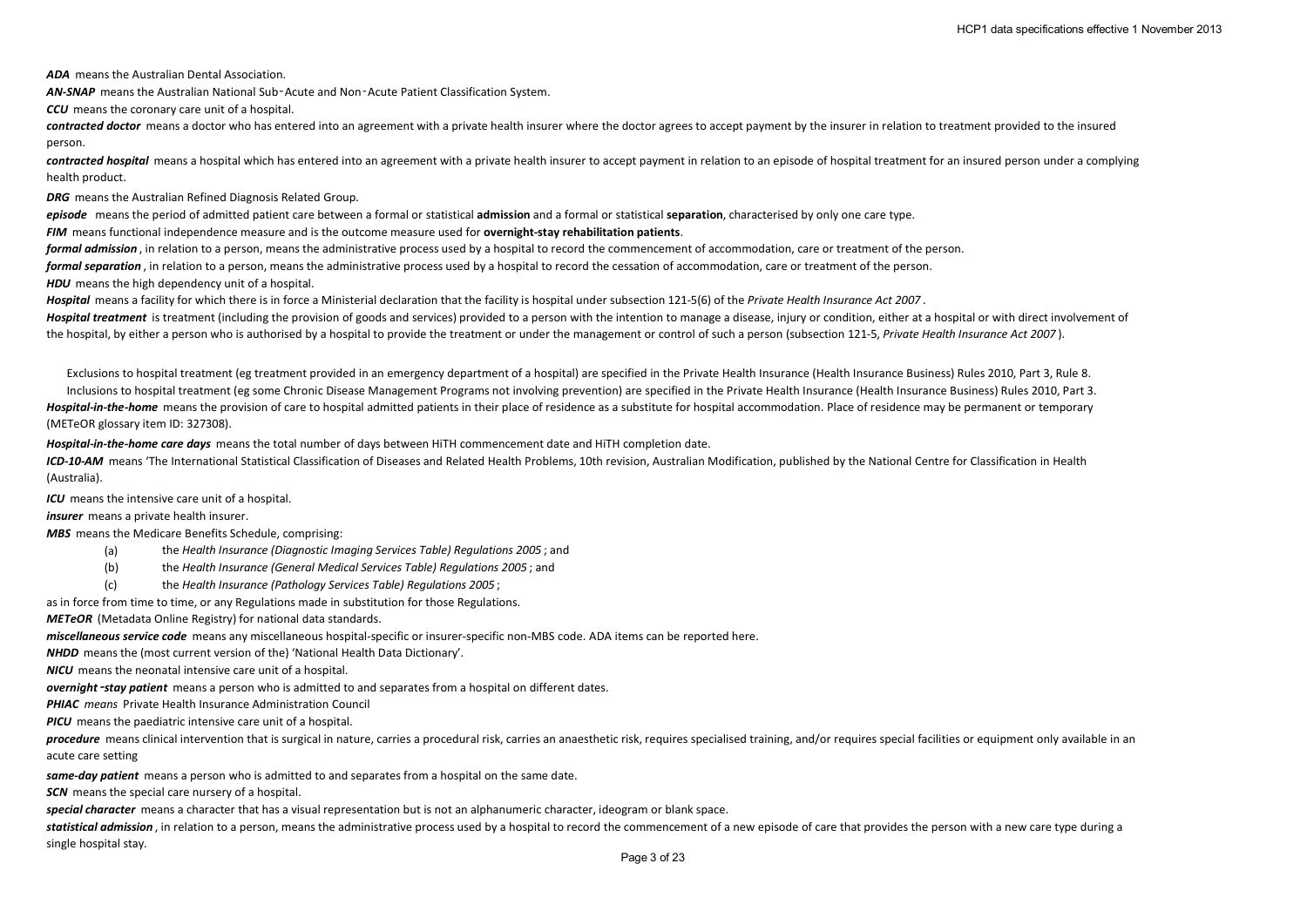statistical separation, in relation to a person, means the administrative process used by a hospital to record the cessation of an episode of care of the person during a single hospital stay.

# **Guide for Use**

Accommodation charges/benefits - refer to private, shared or high dependency accommodation for any Accommodation Type (i.e. advanced surgical, surgical, medical, rehabilitation, obstetrics, and psychiatry). All hospital episodes must have a charge/benefit component relating to accommodation, unless it was bundled, or the hospital billed a procedure-only fee. Therefore, cases such as chemotherapy should either have a charge/benefit component in "bundled" or "accommodation" or "theatre". They should not be reported as "other".

AN-SNAP Collection - the AN-SNAP collection is a separate data collection to the episode record for rehabilitation, which provides specific information regarding the functional gains of patients undergoing rehabilitation, as well as the AN-SNAP class for overnight admitted patients. It is expected that one AN-SNAP record be reported for each overnight admitted rehabilitation program, and one AN-SNAP record be reported for an entire episode of care consisting of multiple same day visits. The AN-SNAP record should be linked to the episode with the same separation date.

AN-SNAP Class - The AN-SNAP class allocated to each overnight admitted patient is in part determined by their FIM admission score. Given the FIM is not collected for same-day patients it is impossible to allocate same-day patients an AN-SNAP class.

*Bundled charges/benefits -* refer to an aggregate of 2 or more charges billed by the hospital, such as case payments by DRG or MBS.

*CCU charges, benefits, days and hours* - exclude ICU, SCN, NICU, PICU and HDU in calculations.

Functional Independence Measure - The FIM score for each of the 18 FIM motor and cognition items (maximum score of seven and a minimum score of one). Total scores can range from 18 to 126. Admission data must be collected within 72 hours after the admission. Discharge scores must be collected within 72 hours of discharge. Guide for collecting the AROC inpatient data set should be followed for scoring the FIM should be followed. This applies to AN-SNAP admission and discharge FIM scores for overnight-stay patients. The FIM is not collected for same-day patients.

*Hospital-in-the-home (HITH) -* Episodes which include HITH services should be reported in a manner consistent with claiming practice. For example,

(a) HITH services which are part of an admitted psychiatric program and are claimed as a single same day service must be reported as single same day episode. This includes psychiatric patients that remain in an admitted HITH program over extended periods of time.

(b) If hospital claims are submitted to insurers at the conclusion of the admitted psychiatric HITH program, then one episode must be reported spanning the length of the program.

*ICU charges, benefits, days and hours* - include NICU and PICU; exclude SCN, CCU or HDU in calculations.

*Infant weight neonate* **-** For live births (http://meteor.aihw.gov.au/content/pop/index.phtml/itemId/265594), birth weight (http://meteor.aihw.gov.au/content/pop/index.phtml/itemId/265625) should preferably be measured within the first hour of life before significant postnatal weight loss has occurred. While statistical tabulations include 500 g groupings for birth weight, weights should not be recorded in those groupings. The actual weight should be recorded to the degree of accuracy to which it is measured. In perinatal collections the birth weight is to be provided for live born and stillborn babies.

*Minutes in Theatre* - calculate from the time the patient entered the operating theatre or procedure room until the time the patient left the operating theatre or procedure room. For example, coronary angiography/angioplasty, lithotripsy and ECT must have minutes of operating theatre time reported, even though they are performed in a procedure room rather than a theatre.

Other charges/benefits - refer to services which cannot be categorised as accommodation, theatre, labour, ICU, pharmacy, prosthesis, bundled, SCN, CCU or HITH. It excludes ex-gratia charges, television, phone calls, extra meals, FED, reversals or journal adjustments.

Palliative care status and days - include care provided in: a palliative care unit; a designated palliative care program; or under the principal clinical management of a palliative care physician or in the opinion of the treating doctor, when the principal clinical intent of care is palliation.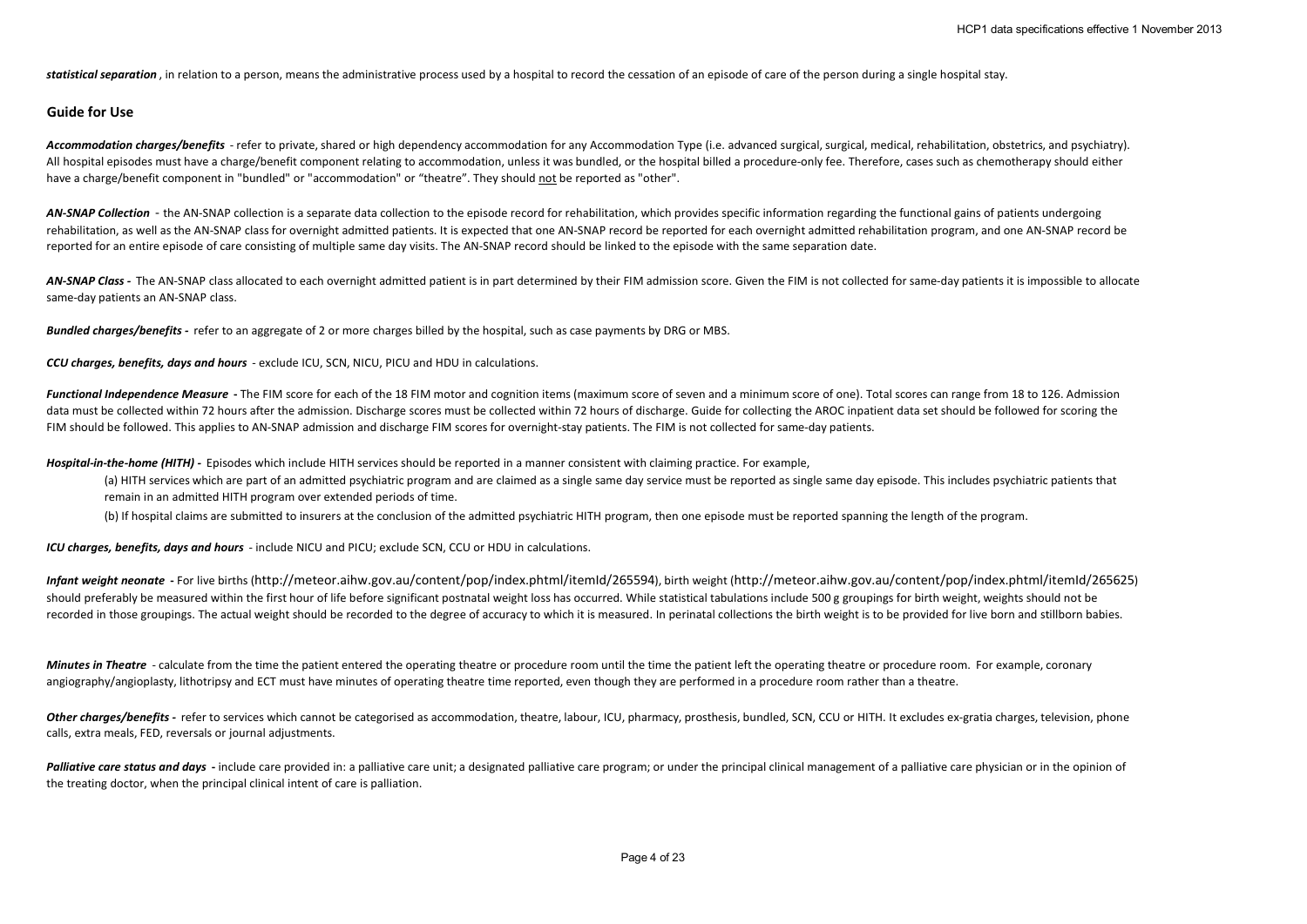Principal MBS item - select on the basis of: (a) the patient's first visit to a theatre or procedure room/coronary angiography suite; and (b) the MBS with the highest benefit amount. The principal MBS item relates to theatre or procedure room/angiography suite, and not to the medical item billed by the doctor. It may not necessarily correlate to the Principal Procedure Code. For example, renal dialysis, coronary angiography/ angioplasty, same-day chemotherapy, lithotripsy, ECT and sleep studies must have an MBS item number reported, even though they are procedure room rather than theatre. Where possible, any services that do not have a valid MBS item should be reported in the Miscellaneous Service Code item (item 68).

Principal Item Date - The date on which the principal MBS item is carried out. If there is no principal MBS item, then the date that the first Miscellaneous Service Code item was carried out may optionally be entered.

**Qualified days for newborns** - The number of qualified days is calculated with reference to the date of admission, date of separation and any other date(s) of change of qualification status: the date of admission is counted if the patient was qualified at the end of the day; the date of change to qualification status is counted if the patient was qualified at the end of the day; the date of separation is not counted, even if the patient was qualified on that day. The normal rules for calculations of patient days apply. To determine if newborn days are qualified days, see the METeOR definition for Newborn Qualification Status (Metadata glossary item 327254).

*SCN charges, benefits, days and hours* - exclude NICU, ICU, CCU, PICU and HDU in calculations.

Secondary MBS item - The secondary MBS items relate to theatre, and not to the medical item billed by the doctor. It may not always correlate to the Procedure Codes (ICD-10-AM). Where possible, any services that do not have a valid MBS item should be reported in the Miscellaneous Service Code item (item 68).

*Theatre charges/benefits -* refer to a theatre/procedure room/ angiography suite.

**Re-admission within 28 days - Planned re-admission refers to planned re-admission within 28 days from this or another hospital. Note: do not include transfers from another hospital as re-admissions.** 

## **Data Quality**

*Error Codes*

 $1<sup>st</sup>$  Character – represents the type of record i.e. E (episode), P (prosthetic), A (AN-SNAP), M (medical), R (edits checking across records)

2<sup>nd</sup> Character – W (represents a warning where an edit rule has been identified)– the record will be accepted and insurers notified

 $2<sup>nd</sup>$  Character – E (represents an error where an edit rule has failed) – the record will be rejected and insurers notified

## **Further information**

For further information about the HCP requirements including AN-SNAP, please see the following websites:

General information about the data collection, health insurer codes, reports and software

## www.health.gov.au/casemix

List of Hospital provider numbers

To request a list of hospital provider numbers please email: declarations@health.gov.au

#### Metadata and health dictionary specifications

http://meteor.aihw.gov.au/content/index.phtml/itemId/181162

For private health insurance industry information

## www.phiac.gov.au

Commonwealth Prosthesis list

http://www.health.gov.au/internet/main/publishing.nsf/Content/health-privatehealth-prostheseslist.htm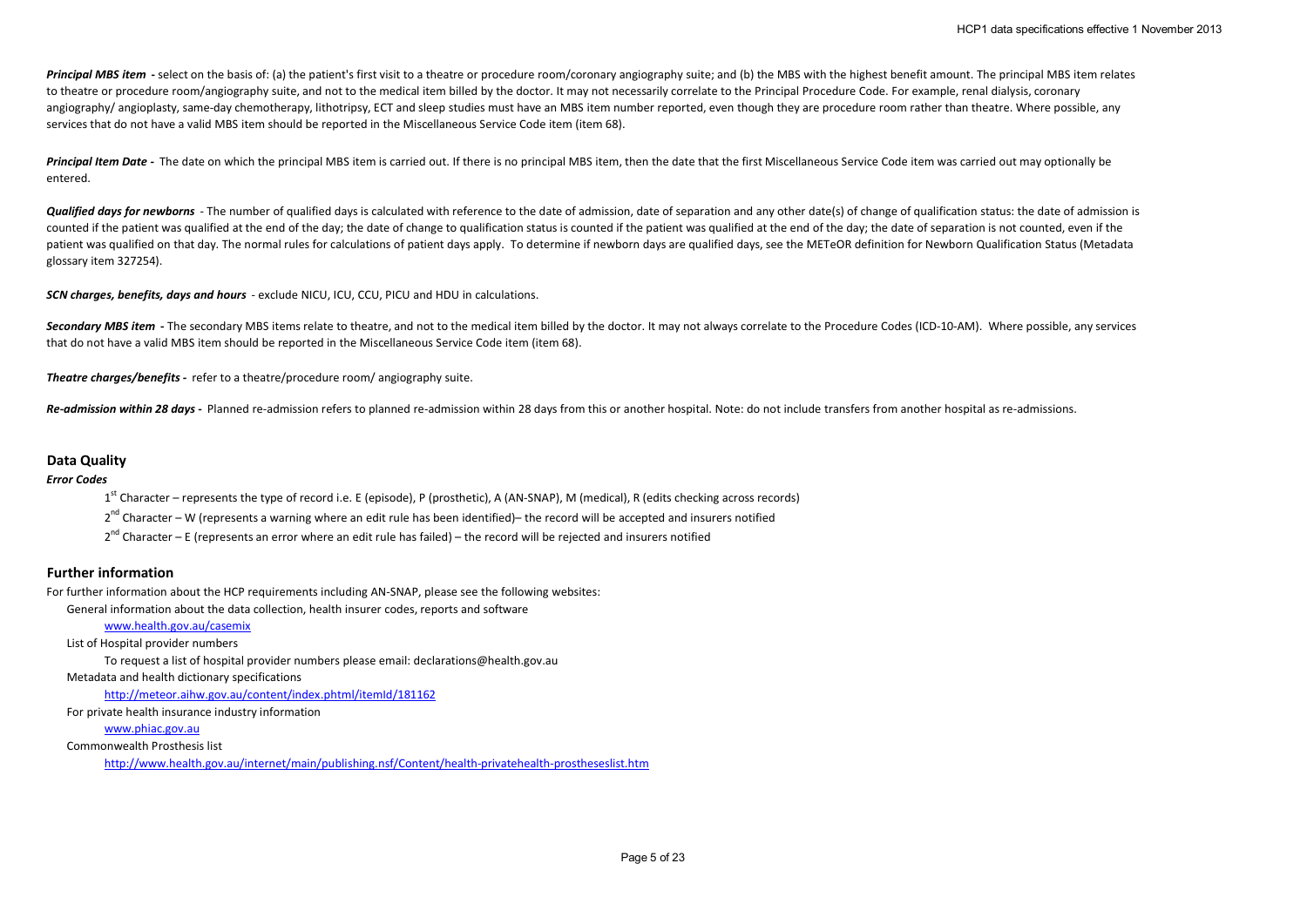|                | Item                                            | <b>Quantity</b>                | Type & size  | Format        | Values/description                                                   | <b>Edit Rules</b>                                                               | <b>Error Code/s</b> |
|----------------|-------------------------------------------------|--------------------------------|--------------|---------------|----------------------------------------------------------------------|---------------------------------------------------------------------------------|---------------------|
|                | <b>FILE HEADER</b>                              | one per physical file of data  | A(7)         | <b>YYYYMM</b> | Valid value 'HCPDATA'                                                |                                                                                 |                     |
| 2              |                                                 |                                | A(3)         |               | Source identifier (INSURER (or other) IDENTIFIER)                    | <b>Reject</b> file if not same as specified in the                              | HE02.0              |
|                |                                                 |                                |              |               |                                                                      | physical file name.                                                             |                     |
|                |                                                 |                                |              |               |                                                                      | Reject file if not a valid insurer code.                                        | <b>HE02.1</b>       |
| 3              |                                                 |                                | A(6)         |               | YEAR-MONTH (separation month reported)                               | Reject file if not in format YYYYMM.                                            | HE03.0              |
|                |                                                 |                                |              |               |                                                                      | Reject file if does not match the month year                                    | HE03.1              |
|                |                                                 |                                |              |               |                                                                      | specified in the physical file name.                                            |                     |
|                |                                                 |                                | N(2)         |               | The number of Insurers' data in this file; valid value '1'           | If present, reject file if not = 1 or 01.                                       | HE04                |
| 5              | <b>INSURER HEADER</b>                           | one per physical file of data  | A(1)         | <b>YYYYMM</b> | Valid value 'B'                                                      | <b>Reject</b> file if not = 'B'                                                 | HE05                |
| 6              |                                                 |                                | A(3)         |               | <b>INSURER IDENTIFIER</b>                                            | Reject file if not same as Source identifier                                    | HE06                |
|                |                                                 |                                |              |               |                                                                      | value in FILE HEADER section item 2 above.                                      |                     |
|                |                                                 |                                | A(6)         |               | YEAR-MONTH (separation month reported)                               | Reject file if not same as YEAR-MONTH                                           | HE07                |
|                |                                                 |                                |              |               |                                                                      | value in FILE HEADER section item 3 above.                                      |                     |
| $\overline{8}$ | <b>EPISODE RECORDS</b>                          | many per physical file of data | A(1371)      |               | 1371 characters; record type of 'E' followed by 1370 character       |                                                                                 |                     |
|                |                                                 |                                |              |               | record as specified in this document.                                |                                                                                 |                     |
| $\overline{9}$ | <b>MEDICAL RECORDS</b>                          | many per episode               | A(92)        |               | 92 characters; record type of 'M' followed by 91 character record as |                                                                                 |                     |
|                |                                                 |                                |              |               | specified in this document.                                          |                                                                                 |                     |
| 10             | <b>PROSTHETIC RECORDS</b> 0 to many per episode |                                | A(54)        |               | 54 characters; record type of 'P' followed by 53 character record as |                                                                                 |                     |
|                |                                                 |                                |              |               | specified in this document.                                          |                                                                                 |                     |
| 11             | <b>AN-SNAP RECORDS</b>                          | 0 to many per episode          | A(95)        |               | 95 characters; record type of 'S' followed by 94 character record as |                                                                                 |                     |
| 12             | <b>INSURER TRAILER</b>                          |                                |              |               | specified in this document.<br>Valid Value 'T'                       |                                                                                 | <b>HE12</b>         |
| 13             |                                                 | one per physical file of data  | A(1)<br>A(3) |               | <b>INSURER IDENTIFIER</b>                                            | Reject file if not = 'T'<br><b>Reject</b> file if not same as Source Identifier | <b>HE13</b>         |
|                |                                                 |                                |              |               |                                                                      | value in FILE HEADER section item 2 above.                                      |                     |
| 14             |                                                 |                                | N(6)         |               | Number of Episode records                                            | If present, reject file if not numeric                                          | <b>HE14</b>         |
| 15             |                                                 |                                | N(6)         |               | Number of Medical records                                            | If present, reject file if not numeric                                          | <b>HE15</b>         |
| 16             |                                                 |                                | N(6)         |               | Number of Prosthetic records ('000000' means no prosthetic           | If present, reject file if not numeric                                          | <b>HE16</b>         |
|                |                                                 |                                |              |               | records)                                                             |                                                                                 |                     |
| 17             |                                                 |                                | N(6)         |               | Number of AN-SNAP records ('000000' means no AN-SNAP                 | If present, reject file if not numeric                                          | <b>HE17</b>         |
|                |                                                 |                                |              |               | records)                                                             |                                                                                 |                     |
|                | 18 FILE TRAILER                                 | one per physical file of data  | A(1)         |               | Valid value 'Z'                                                      | Reject file if not 'Z'                                                          | <b>HE18</b>         |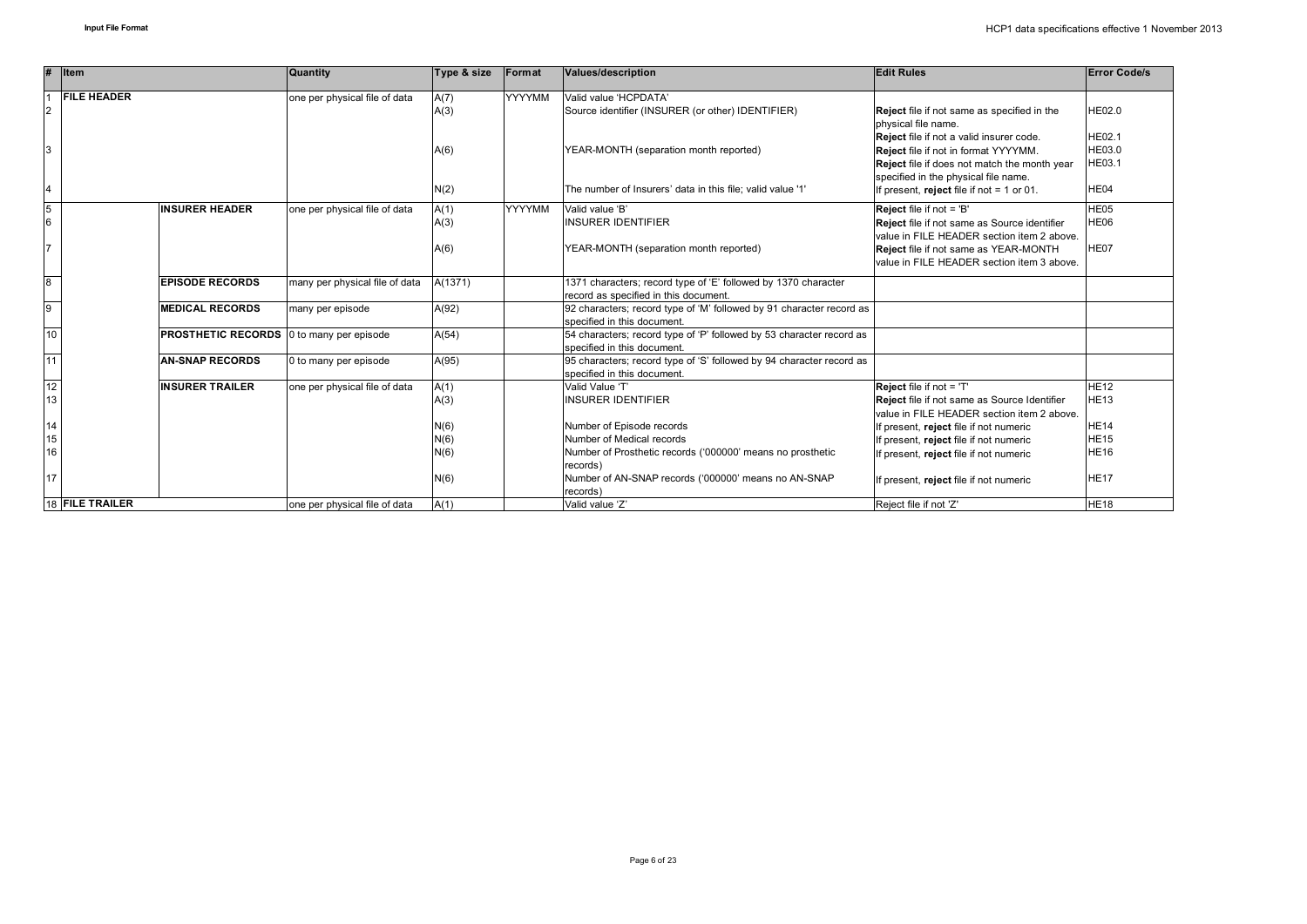|                | No Data Item             | <b>METeOR</b><br>identifier | identifier | <b>ECLIPSE Obligation Position Position Type &amp;</b> | <b>Start</b> | End | size  | Format                                                                             | <b>Repetition Coding description</b>                                                                                                                                                                                                                                                                                 | <b>Edit Rules</b>                                                                                                                                                                               | Error<br>code/s             |
|----------------|--------------------------|-----------------------------|------------|--------------------------------------------------------|--------------|-----|-------|------------------------------------------------------------------------------------|----------------------------------------------------------------------------------------------------------------------------------------------------------------------------------------------------------------------------------------------------------------------------------------------------------------------|-------------------------------------------------------------------------------------------------------------------------------------------------------------------------------------------------|-----------------------------|
|                | Insurer identifier       |                             |            | <b>MAA</b>                                             |              |     | A(3)  | Left justify                                                                       | Insurer identifier selected from the list of registered private health<br>insurers.                                                                                                                                                                                                                                  | Reject record if not same as Source EE001.1<br>Identifier value in FILE HEADER<br>item 2.                                                                                                       |                             |
| $\overline{2}$ | Link Identifier          |                             |            | <b>MAA</b>                                             |              | 27  | A(24) | Left justify                                                                       | A unique identifier of an episode that links data items from this<br>(episode) record to the associated medical, prosthetic or AN-<br>SNAP records.                                                                                                                                                                  | Reject record if blank                                                                                                                                                                          | EE002                       |
| 3              | Provider (hospital) code |                             |            | <b>MAA</b>                                             | 28           | 35  | A(8)  | <b>NNNNNNNA</b><br>(uppercase)                                                     | The Commonwealth-issued hospital provider number, as selected<br>from the lists maintained by the Department of Health and<br>Ageing.<br>"OVERSEAS" = overseas provider                                                                                                                                              | Reject record if not (a valid 8<br>character Commonwealth provider<br>number or 'OVERSEAS').                                                                                                    | EE003                       |
| $\overline{4}$ | Product code             |                             |            | <b>MAA</b>                                             | 36           | 43  | A(8)  |                                                                                    | The product code for patient's insurance cover at admission.                                                                                                                                                                                                                                                         | Reject record if blank.                                                                                                                                                                         | EE004                       |
| 5              | Hospital contract status |                             |            | <b>MAA</b>                                             | 44           | 44  | A(1)  | Left justify                                                                       | The payment arrangement the insurer has with the hospital.<br>$Y = a$ hospital with which an Insurer has a contract<br>$N = a$ hospital with which the Insurer does not have a contract.<br>$T = a$ hospital is paid under 2nd Tier benefit arrangement<br>B = a hospital is paid under a "Bulk payment" arrangement | Reject record if not (Y or N or T or<br>B).                                                                                                                                                     | EE005                       |
| 6              | Total days paid          |                             |            | <b>MAA</b>                                             | 45           | 48  | N(4)  | Right justify<br>Zero prefix                                                       | The total number of days for which benefits were paid by the<br>Insurer, including days for which benefits were paid as a Nursing<br>Home Type Patient.<br>Same-day cases equal 0001.<br>Zero fill if no benefit paid for accommodation by fund.                                                                     | Reject record if not numeric<br><b>Identify</b> if total days paid > (date<br>separated - date admitted - leave<br>days)<br>Identify if same-day status is 1 and<br>total davs paid is not 0001 | EE006<br>EW006.0<br>EW006.1 |
|                | Accommodation charge     |                             |            | <b>MAA</b>                                             | 49           | 57  | N(9)  | Right justify<br>Zero prefix<br>\$\$\$\$\$\$\$cc<br>(omit decimal<br>point)        | The gross amount charged for accommodation (include ex-gratia<br>and patient portion accommodation charges).<br>Zero fill if no amount charged.<br>Blank means this charge was not separately identified but<br>charged under another item.<br>*refer to guide for use                                               | If present, reject record if not<br>numeric                                                                                                                                                     | EE007                       |
| $\overline{8}$ | Accommodation benefit    |                             |            | <b>MAA</b>                                             | 58           | 66  | N(9)  | Right justify<br>Zero prefix<br><b>\$\$\$\$\$\$\$cc</b><br>(omit decimal<br>point) | The gross benefit paid for accommodation (include ex-gratia<br>accommodation benefits).<br>Zero fill if no amount paid.<br>Blank means this benefit was not separately identified but paid<br>under another item.<br>*refer to quide for use                                                                         | If present, reject record if not<br>numeric                                                                                                                                                     | <b>EE008</b>                |
| 9              | Theatre charge           |                             |            | <b>MAA</b>                                             | 67           | 75  | N(9)  | Right justify<br>Zero prefix<br><b>\$\$\$\$\$\$\$cc</b><br>(omit decimal<br>point) | The gross amount charged for a theatre/procedure room/<br>angiography suite (include ex-gratia and patient portion theatre<br>charges).<br>Zero fill if no amount charged.<br>Blank means this charge was not separately identified but<br>charged under another item.<br>*refer to guide for use                    | If present, reject record if not<br>numeric                                                                                                                                                     | EE009                       |
| 10             | Theatre benefit          |                             |            | <b>MAA</b>                                             | 76           | 84  | N(9)  | Right justify<br>Zero prefix<br><b>\$\$\$\$\$\$\$cc</b><br>(omit decimal<br>point) | The gross benefit paid for a theatre/procedure room/angiography<br>suite (include ex-gratia theatre benefits).<br>Zero fill if no amount paid.<br>Blank means this benefit was not separately identified but paid<br>under another item.<br>*refer to quide for use                                                  | If present, reject record if not<br>numeric                                                                                                                                                     | EE010                       |
| 11             | Labour ward charge       |                             |            | <b>MAA</b>                                             | 85           | 93  | N(9)  | Right justify<br>Zero prefix<br><b>\$\$\$\$\$\$\$cc</b><br>(omit decimal<br>point) | The gross amount charged for labour ward (include ex-gratia and<br>patient portion labour ward charges).<br>Blank means this charge was not separately identified but<br>charged under another item.<br>Zero fill if no amount charged.                                                                              | If present, reject record if not<br>numeric                                                                                                                                                     | EE011                       |
| 12             | Labour ward benefit      |                             |            | <b>MAA</b>                                             | 94           | 102 | N(9)  | Right justify<br>Zero prefix<br><b>\$\$\$\$\$\$\$cc</b><br>(omit decimal<br>point) | The gross benefit paid for labour ward (include ex-gratia labour<br>ward benefits)<br>Blank means this benefit was not separately identified but paid<br>under another item.<br>Zero fill if no amount paid.                                                                                                         | If present, reject record if not<br>numeric                                                                                                                                                     | EE012                       |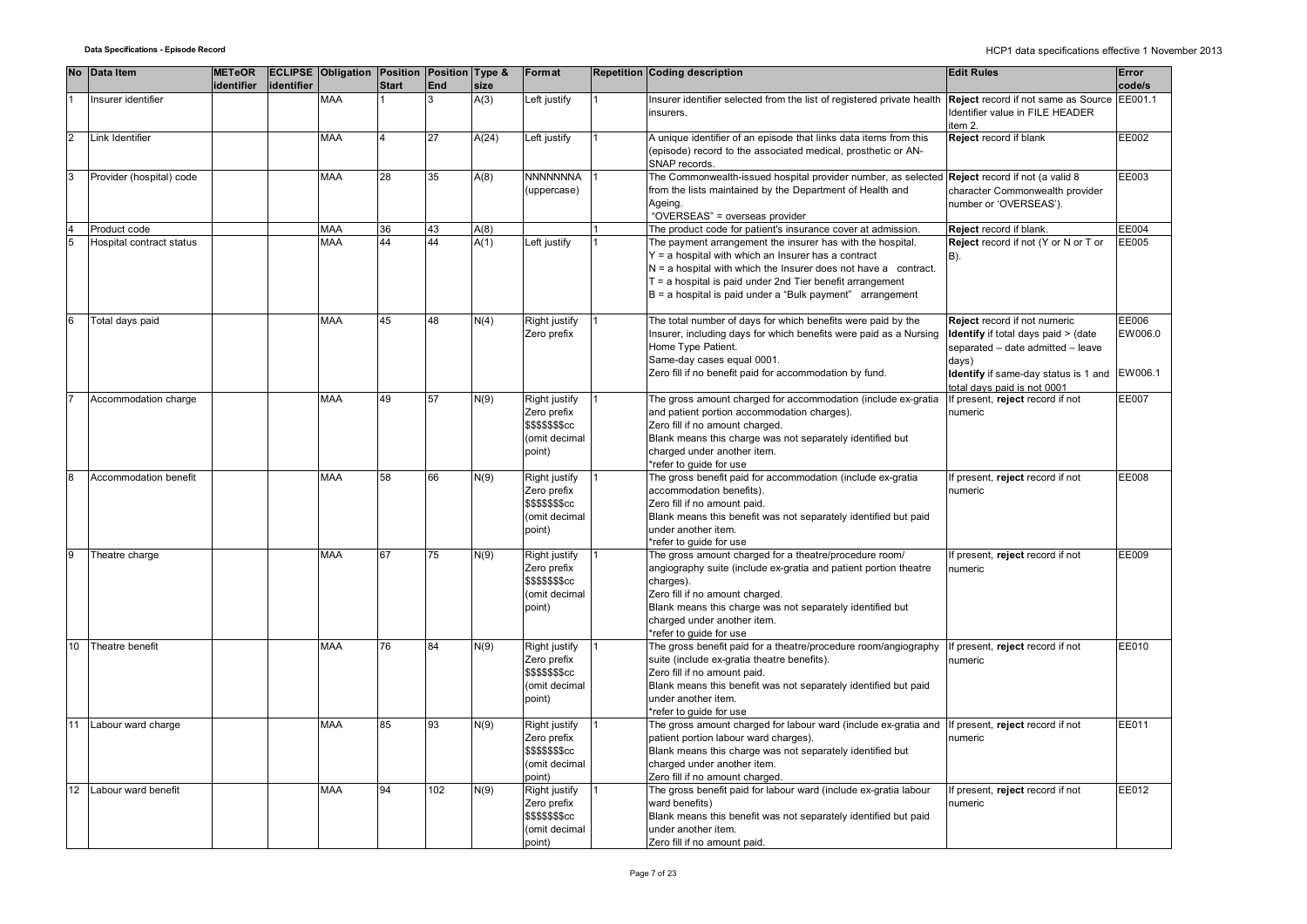|    | No Data Item                   | <b>METeOR</b> |            | <b>ECLIPSE Obligation Position Position Type &amp;</b> |              |            |      | Format                                                                             | <b>Repetition Coding description</b>                                                                                                                                                                                                                                                                                                                                            | <b>Edit Rules</b>                           | Error  |
|----|--------------------------------|---------------|------------|--------------------------------------------------------|--------------|------------|------|------------------------------------------------------------------------------------|---------------------------------------------------------------------------------------------------------------------------------------------------------------------------------------------------------------------------------------------------------------------------------------------------------------------------------------------------------------------------------|---------------------------------------------|--------|
|    |                                | identifier    | identifier |                                                        | <b>Start</b> | <b>End</b> | size |                                                                                    |                                                                                                                                                                                                                                                                                                                                                                                 |                                             | code/s |
| 13 | Intensive Care Unit<br>Charge  |               |            | <b>MAA</b>                                             | 103          | 111        | N(9) | Right justify<br>Zero prefix<br>\$\$\$\$\$\$\$cc<br>(omit decimal<br>point)        | Intensive Care Unit charge must reflect the gross amount<br>charged for ICU (include ex-gratia and patient portion ICU<br>charges).<br>Zero fill if no amount charged.<br>Blank means this charge was not separately identified but<br>charged under another item.<br>*refer to guide for use                                                                                   | If present, reject record if not<br>numeric | EE013  |
| 14 | Intensive Care Unit<br>Benefit |               |            | <b>MAA</b>                                             | 112          | 120        | N(9) | Right justify<br>Zero prefix<br>\$\$\$\$\$\$\$cc<br>(omit decimal<br>point)        | The gross benefit paid for ICU (include ex-gratia ICU benefits).<br>Zero fill if no amount paid.<br>Blank means this benefit was not separately identified but paid<br>under another item.<br>*refer to guide for use                                                                                                                                                           | If present, reject record if not<br>numeric | EE014  |
| 15 | Prosthesis charge              |               |            | <b>MAA</b>                                             | 121          | 129        | N(9) | Right justify<br>Zero prefix<br>\$\$\$\$\$\$\$cc<br>(omit decimal<br>point)        | The gross maximum amount charged for prosthesis (include ex-<br>gratia prosthesis charges, handling fee and patient portion).<br>Blank means this charge was not separately identified but<br>charged under another item.<br>Zero fill if no amount charged.                                                                                                                    | If present, reject record if not<br>numeric | EE015  |
| 16 | Prosthesis benefit             |               |            | <b>MAA</b>                                             | 130          | 138        | N(9) | Right justify<br>Zero prefix<br>\$\$\$\$\$\$\$cc<br>(omit decimal<br>point)        | The gross benefit paid for prosthesis (include ex-gratia prosthesis<br>benefit and handling fee).<br>Blank means this benefit was not separately identified but paid<br>under another item.<br>Zero fill if no amount paid.                                                                                                                                                     | If present, reject record if not<br>numeric | EE016  |
| 17 | Pharmacy charge                |               |            | <b>MAA</b>                                             | 139          | 147        | N(9) | Right justify<br>Zero prefix<br>\$\$\$\$\$\$\$cc<br>(omit decimal<br>point)        | The gross charge raised for pharmacy (include ex-gratia and<br>patient portion pharmacy charges, exclude discharge<br>medications).<br>Zero fill if no amount charged.<br>Blank means this charge was not separately identified but<br>charged under another item.<br>*refer to quide for use                                                                                   | If present, reject record if not<br>numeric | EE017  |
| 18 | Pharmacy benefit               |               |            | <b>MAA</b>                                             | 148          | 156        | N(9) | Right justify<br>Zero prefix<br><b>\$\$\$\$\$\$\$cc</b><br>(omit decimal<br>point) | The gross benefit paid for pharmacy (include ex-gratia pharmacy<br>benefits, exclude discharge medications.)<br>Zero fill if no amount paid.<br>Blank means this benefit was not separately identified but paid<br>under another item.<br>*refer to guide for use                                                                                                               | If present, reject record if not<br>numeric | EE018  |
| 19 | <b>Bundled charges</b>         |               |            | <b>MAA</b>                                             | 157          | 165        | N(9) | Right justify<br>Zero prefix<br>\$\$\$\$\$\$\$cc<br>(omit decimal<br>point)        | The gross bundled charge raised (include ex-gratia and patient<br>portion bundled charges).<br>Zero fill if no amount charged.<br>Blank means this charge was not separately identified but<br>charged under another item.<br>refer to quide for use                                                                                                                            | If present, reject record if not<br>numeric | EE019  |
| 20 | <b>Bundled benefits</b>        |               |            | MAA                                                    | 166          | 174        | N(9) | Right justify<br>Zero prefix<br>\$\$\$\$\$\$\$cc<br>(omit decimal<br>point)        | The gross bundled benefit paid (include ex-gratia bundled<br>benefits).<br>Zero fill if no amount paid.<br>Blank means this benefit was not separately identified but paid<br>under another item.<br>*refer to guide for use                                                                                                                                                    | If present, reject record if not<br>numeric | EE020  |
| 21 | Other charges                  |               |            | <b>MAA</b>                                             | 175          | 183        | N(9) | Right justify<br>Zero prefix<br><b>\$\$\$\$\$\$\$cc</b><br>(omit decimal<br>point) | The gross charge raised for any chargeable item which cannot be<br>specifically categorised elsewhere (exclude ex-gratia charges,<br>television, phone calls, extra meals, FED, reversals or journal<br>adjustments).<br>Zero fill if no amount charged.<br>Blank means this charge was not separately identified but<br>charged under another item.<br>*refer to guide for use | If present, reject record if not<br>numeric | EE021  |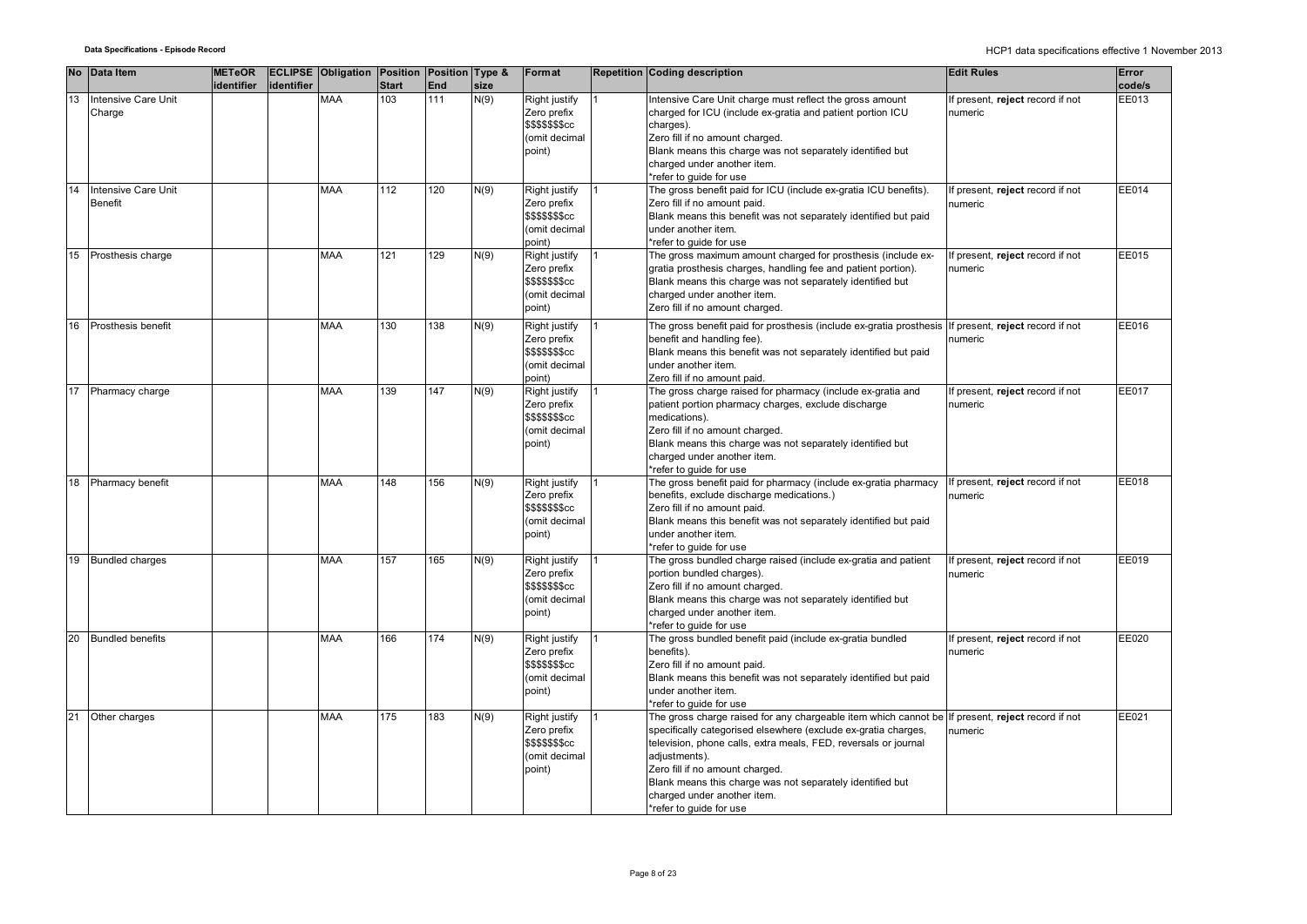|    | No Data Item                  | <b>METeOR</b> |            | <b>ECLIPSE Obligation Position Position Type &amp;</b> |              |     |      | Format                                                                             | <b>Repetition Coding description</b>                                                                                                                                                                                                                                                                                                             | <b>Edit Rules</b>                                                                                                                                  | Error  |
|----|-------------------------------|---------------|------------|--------------------------------------------------------|--------------|-----|------|------------------------------------------------------------------------------------|--------------------------------------------------------------------------------------------------------------------------------------------------------------------------------------------------------------------------------------------------------------------------------------------------------------------------------------------------|----------------------------------------------------------------------------------------------------------------------------------------------------|--------|
|    |                               | identifier    | identifier |                                                        | <b>Start</b> | End | size |                                                                                    |                                                                                                                                                                                                                                                                                                                                                  |                                                                                                                                                    | code/s |
| 22 | Other benefits                |               |            | <b>MAA</b>                                             | 184          | 192 | N(9) | Right justify<br>Zero prefix<br>\$\$\$\$\$\$\$cc<br>(omit decimal<br>point)        | The gross benefit paid for any chargeable item which cannot be<br>specifically categorised elsewhere, (exclude ex-gratia benefits,<br>television, phone calls, extra meals, FED, reversals or journal<br>adjustments).<br>Zero fill if no amount paid.<br>Blank means this benefit was not separately identified but paid<br>under another item. | If present, reject record if not<br>numeric                                                                                                        | EE022  |
| 23 | Front end deductible          |               |            | <b>MAA</b>                                             | 193          | 201 | N(9) | Right justify<br>Zero prefix<br>\$\$\$\$\$\$\$cc<br>(omit decimal<br>point)        | *refer to quide for use<br>The amount of Front End Deductible (excess) deducted from the<br>benefit otherwise payable by the Insurer to the hospital.<br>Zero fill if no FED applicable.                                                                                                                                                         | <b>Reject</b> record if not numeric                                                                                                                | EE023  |
| 24 | Ancillary cover status        |               |            | <b>MAA</b>                                             | 202          | 202 | A(1) |                                                                                    | An indicator of whether a patient has ancillary cover at the time of <b>Reject</b> record if not ('Y' or 'N').<br>admission.<br>$Y =$ patient has ancillary cover;<br>N = patient does not have ancillary cover                                                                                                                                  |                                                                                                                                                    | EE024  |
| 25 | Ancillary charges             |               |            | <b>OPA</b>                                             | 203          | 211 | N(9) | Right justify<br>Zero prefix<br>\$\$\$\$\$\$\$cc<br>(omit decimal<br>point)        | The total charge raised for in-hospital benefits claimed under an<br>ancillary table.<br>Zero fill if no amount charged.                                                                                                                                                                                                                         | If present, reject record if not<br>numeric                                                                                                        | EE025  |
| 26 | Ancillary benefits            |               |            | <b>OPA</b>                                             | 212          | 220 | N(9) | Right justify<br>Zero prefix<br><b>\$\$\$\$\$\$\$cc</b><br>(omit decimal<br>point) | The total benefit paid for in hospital benefits paid under an<br>ancillary table.<br>Zero fill if no amount paid.                                                                                                                                                                                                                                | If present, reject record if not<br>numeric                                                                                                        | EE026  |
| 27 | <b>Total Medical charges</b>  |               |            | <b>MAA</b>                                             | 221          | 229 | N(9) | Right justify<br>Zero prefix<br>\$\$\$\$\$\$\$cc<br>(omit decimal<br>point)        | The total charge for medical items, as set out in the medical<br>records associated with the episode.<br>Zero fill if no amount charged.                                                                                                                                                                                                         | Reject record if not numeric                                                                                                                       | EE027  |
| 28 | <b>Total Medical Benefits</b> |               |            | <b>MAA</b>                                             | 230          | 238 | N(9) | Right justify<br>Zero prefix<br><b>\$\$\$\$\$\$\$cc</b><br>(omit decimal<br>point) | The total benefit paid for medical items (by both Medicare and<br>Insurer) as set out in the medical records associated with the<br>episode.<br>Zero fill if no amount paid.                                                                                                                                                                     | Reject record if not numeric                                                                                                                       | E028   |
| 29 | Date of birth                 | 287007        |            | <b>MAA</b>                                             | 239          | 246 | A(8) | DDMMYYYY                                                                           | The date of birth of the person.                                                                                                                                                                                                                                                                                                                 | Reject record if not in format<br><b>DDMMYYYY</b>                                                                                                  | EE029  |
| 30 | Postcode - Australian         | 287224        |            | <b>MAA</b>                                             | 247          | 250 | N(4) | Right justify<br>Zero prefix                                                       | The numeric descriptor for a postal delivery area, aligned with<br>locality, suburb or place for the address of a person.<br>9999 = unknown postcode<br>$8888 = 0$ verseas                                                                                                                                                                       | Reject record if not (a valid<br>Australian postcode or 9999 or<br>8888).                                                                          | EE030  |
| 31 | Sex                           | 287316        |            | <b>MAA</b>                                             | 251          | 251 | N(1) |                                                                                    | The biological distinction between male and female, as<br>represented by a code.<br>$1 = male$<br>$2 =$ female<br>3 = intersex or indeterminate<br>9 = not stated/inadequately described                                                                                                                                                         | Reject record if not (1, 2, 3 or 9).                                                                                                               | EE031  |
| 32 | Admission date                | 269967        |            | <b>MAA</b>                                             | 252          | 259 | A(8) | DDMMYYYY 1                                                                         | Date on which an admitted patient commences an episode of<br>care.                                                                                                                                                                                                                                                                               | Reject record if not in format<br><b>DDMMYYYY</b>                                                                                                  | EE032  |
| 33 | Separation date               | 270025        |            | <b>MAA</b>                                             | 260          | 267 | A(8) | DDMMYYYY 1                                                                         | Date on which an admitted patient completes an episode of care.                                                                                                                                                                                                                                                                                  | <b>Reject</b> file if not in format<br>DDMMYYYY, blank or if not ≥<br>Admission date, or if MM is not<br>same as month input in Insurer<br>Header. | EE033  |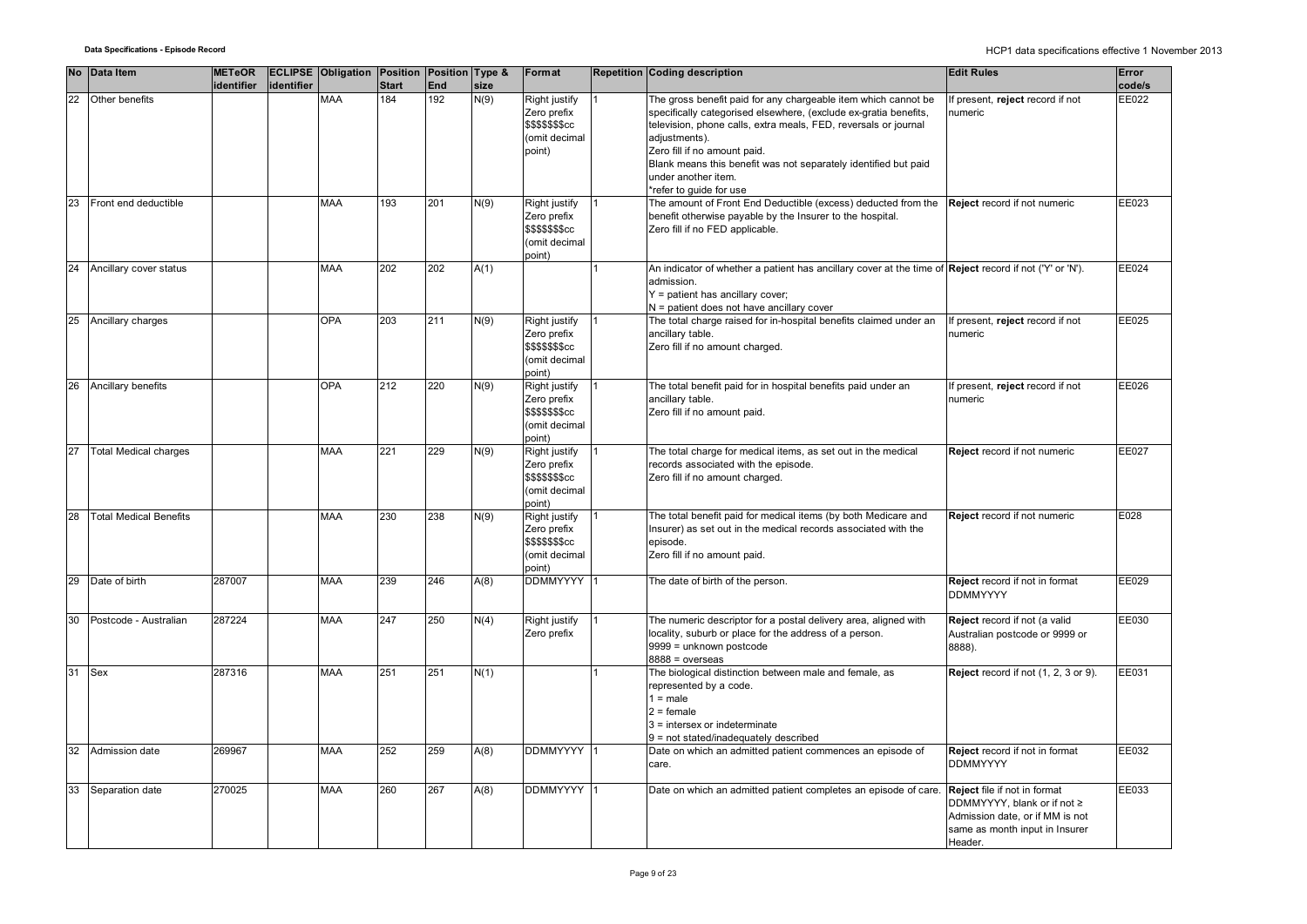| <b>No</b> | Data Item                            | <b>METeOR</b> |            | <b>ECLIPSE Obligation Position Position Type &amp;</b> |              |     |      | Format                       | <b>Repetition Coding description</b>                                                                                                                                                                                                                                                                                                                                                                                                                                 | <b>Edit Rules</b>                                                                                                                                                                                                      | Error                         |
|-----------|--------------------------------------|---------------|------------|--------------------------------------------------------|--------------|-----|------|------------------------------|----------------------------------------------------------------------------------------------------------------------------------------------------------------------------------------------------------------------------------------------------------------------------------------------------------------------------------------------------------------------------------------------------------------------------------------------------------------------|------------------------------------------------------------------------------------------------------------------------------------------------------------------------------------------------------------------------|-------------------------------|
|           |                                      | identifier    | identifier |                                                        | <b>Start</b> | End | size |                              |                                                                                                                                                                                                                                                                                                                                                                                                                                                                      |                                                                                                                                                                                                                        | code/s                        |
| 34        | Hospital type                        |               |            | <b>MAA</b>                                             | 268          | 268 | N(1) |                              | The type of hospital where the episode occurred.<br>$1 = \text{public}$<br>$2 =$ private<br>$3$ = private day facility<br>$4 =$ public day facility                                                                                                                                                                                                                                                                                                                  | <b>Reject</b> record if not (1, 2, 3, 4, or 9).<br>Identify record if Hospital type does<br>not match provider hospital table                                                                                          | EE034<br>EW034                |
| 35        | ICU days                             |               |            | <b>MAA</b>                                             | 269          | 271 | N(3) | Right justify<br>Zero prefix | $9 =$ other/unknown<br>The number of days the patient spent in ICU, NICU or PICU.<br>Zero fill if not applicable.                                                                                                                                                                                                                                                                                                                                                    | Reject record if not numeric.                                                                                                                                                                                          | EE035.0                       |
|           |                                      |               |            |                                                        |              |     |      |                              | *refer to guide for use                                                                                                                                                                                                                                                                                                                                                                                                                                              | Reject record if not zero for private<br>day facilities                                                                                                                                                                | EE035.1                       |
|           |                                      |               |            |                                                        |              |     |      |                              |                                                                                                                                                                                                                                                                                                                                                                                                                                                                      | Identify record if not zero for public<br>day facilities (item $34 = 4$ )                                                                                                                                              | EW035.1                       |
| 36        | Diagnosis related group              | 391295        |            | <b>OPA</b>                                             | 272          | 275 | A(4) | Left justify                 | The DRG code which describes the episode of care.<br>"GEN" = A generated episode not suitable for grouping according<br>to the health Insurer practices.<br>This should be the Health Insurer DRG wherever possible;<br>otherwise the Hospital DRG.                                                                                                                                                                                                                  | If present, identify record if not (a<br>valid DRG code for DRG version in<br>item 37 or 'GEN ')                                                                                                                       | <b>EW036</b>                  |
| 37        | <b>DRG</b> version                   |               |            | CON                                                    | 276          | 277 | A(2) |                              | The version of the DRG classification:<br>$41$ = version 4.1<br>$42$ = version 4.2<br>$50$ = version $5.0$<br>$51$ = version $5.1$<br>$52$ = version $5.2$<br>$60$ = version $6.0$<br>$6x = version 6.x$<br>$70$ = version $7.0$<br>$na = version n.a$                                                                                                                                                                                                               | If present, <b>identify</b> record if not valid EW037.0<br>version.<br><b>Identify</b> record if blank and DRG<br>code provided.                                                                                       | EW037.1                       |
|           |                                      |               |            |                                                        |              |     |      |                              | Must be supplied if DRG code provided at item 36.                                                                                                                                                                                                                                                                                                                                                                                                                    |                                                                                                                                                                                                                        |                               |
| 38        | Admission time                       | 269972        |            | <b>MAS</b>                                             | 278          | 281 | N(4) | hhmm (24<br>hour clock)      | Time at which an admitted patient commences an episode of<br>care.<br>Blank fill if not applicable.<br>Mandatory for same-day patients.                                                                                                                                                                                                                                                                                                                              | Reject record if blank and same-day EE038<br>status (item 50) is 1.<br>If present, Reject record if not a<br>valid time value in format HHMM (HH<br>is in the range 00-23 and MM is in<br>the range 00-59)             | EE038.1                       |
| 39        | Infant weight, neonate,<br>stillborn | 269938        |            | <b>MAA</b>                                             | 282          | 285 | N(4) | Right justify<br>Zero prefix | The first weight, in grams, of the live-born or stillborn baby<br>obtained after birth, or the weight of the neonate or infant on the<br>date admitted if this is different from the date of birth.<br>Weight on the date the infant is admitted should be recorded if<br>the weight is less than or equal to 9000g and age is less than<br>365 days. An entry of 0000 means the patient's age >= 365 days<br>or weight was > 9000 grams.<br>*refer to guide for use | Reject record if not numeric<br>Identify record if weight > 9000g<br>and $LOS \leq 365$<br>Identify record if weight > 0 and<br>$LOS > 365$ davs<br>where, LOS = Admission date (item<br>32) - Date of Birth (item 29) | EE039.0<br>EW039.1<br>EW039.2 |
| 40        | Hours of mechanical<br>ventilation   |               |            | <b>MAA</b>                                             | 286          | 289 | N(4) | Right justify<br>Zero prefix | The total number of hours (rounded) for which the patient<br>received mechanical ventilation in ICU, NICU, PICU or combined<br>ICU/CCU during the episode.<br>Zero fill if not applicable.                                                                                                                                                                                                                                                                           | Reject record if not numeric                                                                                                                                                                                           | EE040                         |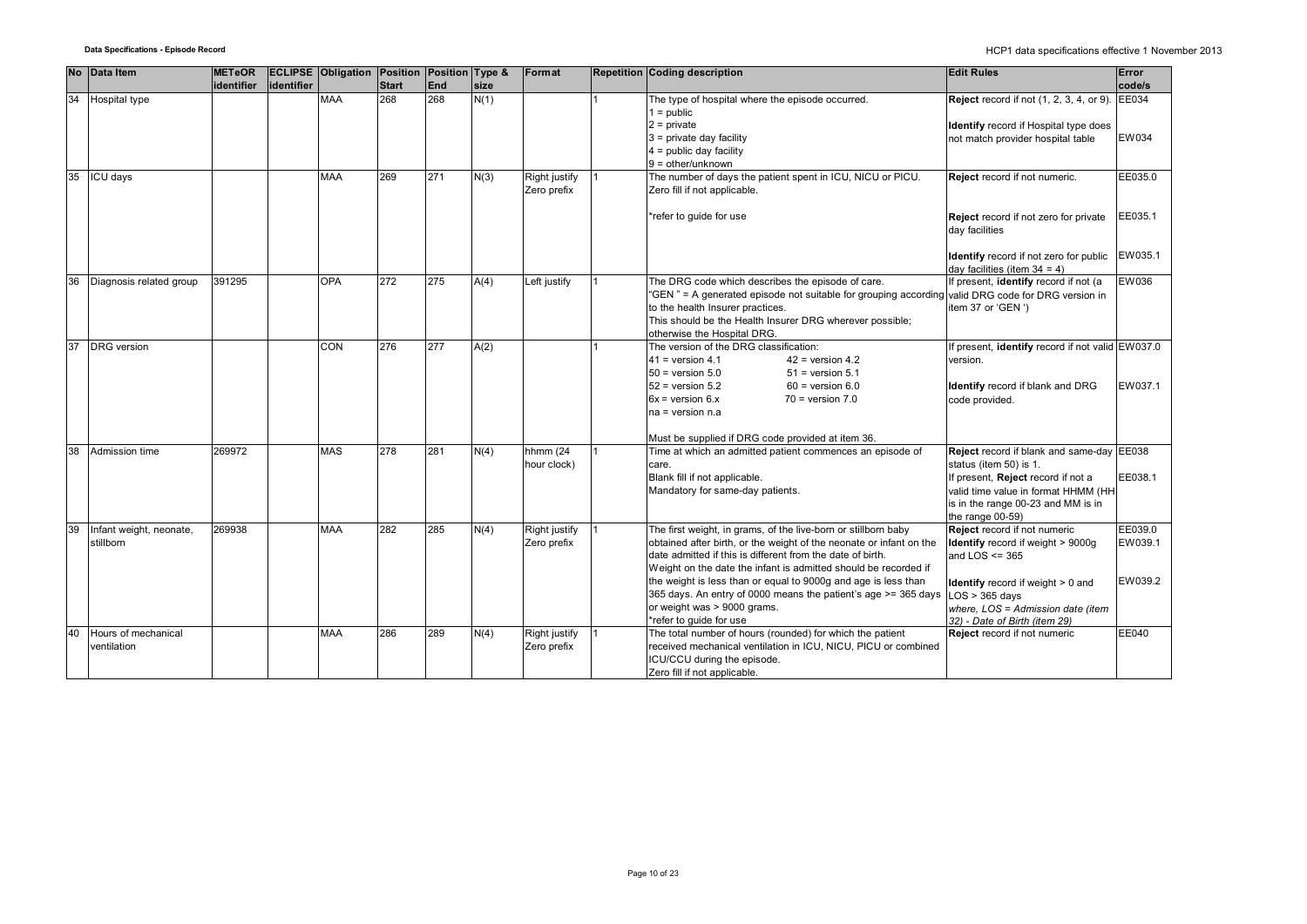|    | No Data Item               | <b>METeOR</b><br>identifier | identifier | <b>ECLIPSE Obligation Position Position Type &amp;</b> | <b>Start</b> | End | size | Format                                                                                                | Repetition Coding description                                                                                                                                                                                                                                                                                                                                                                                                                                                                                                                                                                                                                                                                                                                                                                                                                                                                                                          | <b>Edit Rules</b>                                                                                                                                                                                        | Error<br>code/s    |
|----|----------------------------|-----------------------------|------------|--------------------------------------------------------|--------------|-----|------|-------------------------------------------------------------------------------------------------------|----------------------------------------------------------------------------------------------------------------------------------------------------------------------------------------------------------------------------------------------------------------------------------------------------------------------------------------------------------------------------------------------------------------------------------------------------------------------------------------------------------------------------------------------------------------------------------------------------------------------------------------------------------------------------------------------------------------------------------------------------------------------------------------------------------------------------------------------------------------------------------------------------------------------------------------|----------------------------------------------------------------------------------------------------------------------------------------------------------------------------------------------------------|--------------------|
| 41 | Mode of separation         | 270094                      |            | <b>MAA</b>                                             | 290          | 291 | N(2) | Left justify<br>and follow<br>with space<br>(may also<br>submit in old<br>format with<br>zero prefix) | Status at separation of person (discharge/transfer/death) and<br>place to which person is released, as represented by a code.<br>1 = discharge/transfer to an(other) acute hospital<br>2 = discharge/transfer to a residential aged care service, unless<br>this is the usual place of residence<br>3 = discharge/transfer to an(other) psychiatric hospital<br>4 = discharge/transfer to other health care accommodation<br>(includes mothercraft hospitals)<br>$5 =$ statistical discharge— type change<br>6 = left against medical advice/discharge at own risk<br>7 = statistical discharge from leave<br>$8 =$ died<br>9 = other (includes discharge to usual residence, own<br>accommodation or welfare institution (includes prisons, hostels<br>and group homes providing primarily welfare services))                                                                                                                         | Reject record if not (01, 02, 03, 04,<br>05, 06, 07, 08, 09, 1, 2, 3, 4, 5, 6, 7,<br>8 or 9).                                                                                                            | EE041              |
| 42 | Separation time            | 270026                      |            | <b>MAS</b>                                             | 292          | 295 | N(4) | hhmm (24<br>hour clock)                                                                               | Time at which an admitted patient completes an episode of care.<br>Blank fill if not applicable.<br>Conditional item - mandatory for same-day patients                                                                                                                                                                                                                                                                                                                                                                                                                                                                                                                                                                                                                                                                                                                                                                                 | Reject record if blank and same-<br>day status (item 50) is 1.<br>If present, Reject record if not a<br>valid time value in format HHMM (HH<br>is in the range 00-23 and MM is in<br>the range $00-59$ ) | EE042<br>EE042.1   |
| 43 | Source of referral         |                             |            | <b>MAA</b>                                             | 296          | 296 | N(1) |                                                                                                       | The facility from which the patient was referred:<br>$0 = Born$ in hospital<br>1 = Admitted patient transferred from another hospital<br>$2$ = Statistical admission – care type change<br>$4 = from Accident/Emergency$<br>5 = from Community Health service;<br>6 = from Outpatients department<br>$7 = from Nursing home$<br>$8 = by outside medical practitioner$<br>$9 =$ Other                                                                                                                                                                                                                                                                                                                                                                                                                                                                                                                                                   | <b>Reject</b> record if not (0, 1, 2, 4, 5, 6,<br>7, 8 or 9).                                                                                                                                            | EE043              |
| 44 | Care Type                  | 270174                      |            | <b>MAA</b>                                             | 297          | 299 | N(3) | Left justify<br>two digit<br>codes and<br>follow with a<br>blank space                                | The overall nature of a clinical service provided to an admitted<br>patient during an episode of care (admitted care), or the type of<br>service provided by the hospital for boarders or posthumous<br>organ procurement (other care), as represented by a code.<br>$10 =$ Acute care<br>20 = Rehabilitation care<br>21 = Rehabilitation care delivered in a designated unit<br>22 = Rehabilitation care according to a designated program<br>23 = Rehabilitation care is the principle clinical intent<br>30 = Palliative care<br>31 = Palliative care delivered in a designated unit<br>32 = Palliative care according to a designated program<br>33 = Palliative care is the principle clinical intent<br>40 = Geriatric Evaluation and management<br>50 = Psychogeriatric care<br>60 = Maintenance care<br>70 = Newborn care<br>80 = Other admitted patient care<br>90 = Organ procurement - posthumous<br>100 = Hospital boarder | Reject record if not (10, 20, 21, 22,<br>23, 30, 31, 32, 33, 40, 50, 60, 70,<br>80, 90 or 100)                                                                                                           | <b>EE044</b>       |
| 45 | Total leave days           | 270251                      |            | <b>MAA</b>                                             | 300          | 303 | N(4) | Right justify<br>Zero prefix                                                                          | Sum of the length of leave (date returned from leave minus date<br>went on leave) for all periods within the hospital stay.<br>Zero fill if not applicable.                                                                                                                                                                                                                                                                                                                                                                                                                                                                                                                                                                                                                                                                                                                                                                            | Reject record if not numeric.                                                                                                                                                                            | <b>EE045</b>       |
| 46 | Non-Certified days of stay |                             |            | MAO                                                    | 304          | 307 | N(4) | Right justify<br>Zero prefix                                                                          | The number of days spent in the hospital, without certification,<br>that exceeded 35 days.<br>Zero fill if not applicable.<br>Mandatory for private hospitals and private day facilities.                                                                                                                                                                                                                                                                                                                                                                                                                                                                                                                                                                                                                                                                                                                                              | f present, reject record if not<br>numeric.<br>Reject record if blank and hospital<br>type is (private or private day<br>facility).                                                                      | EE046.0<br>EE046.1 |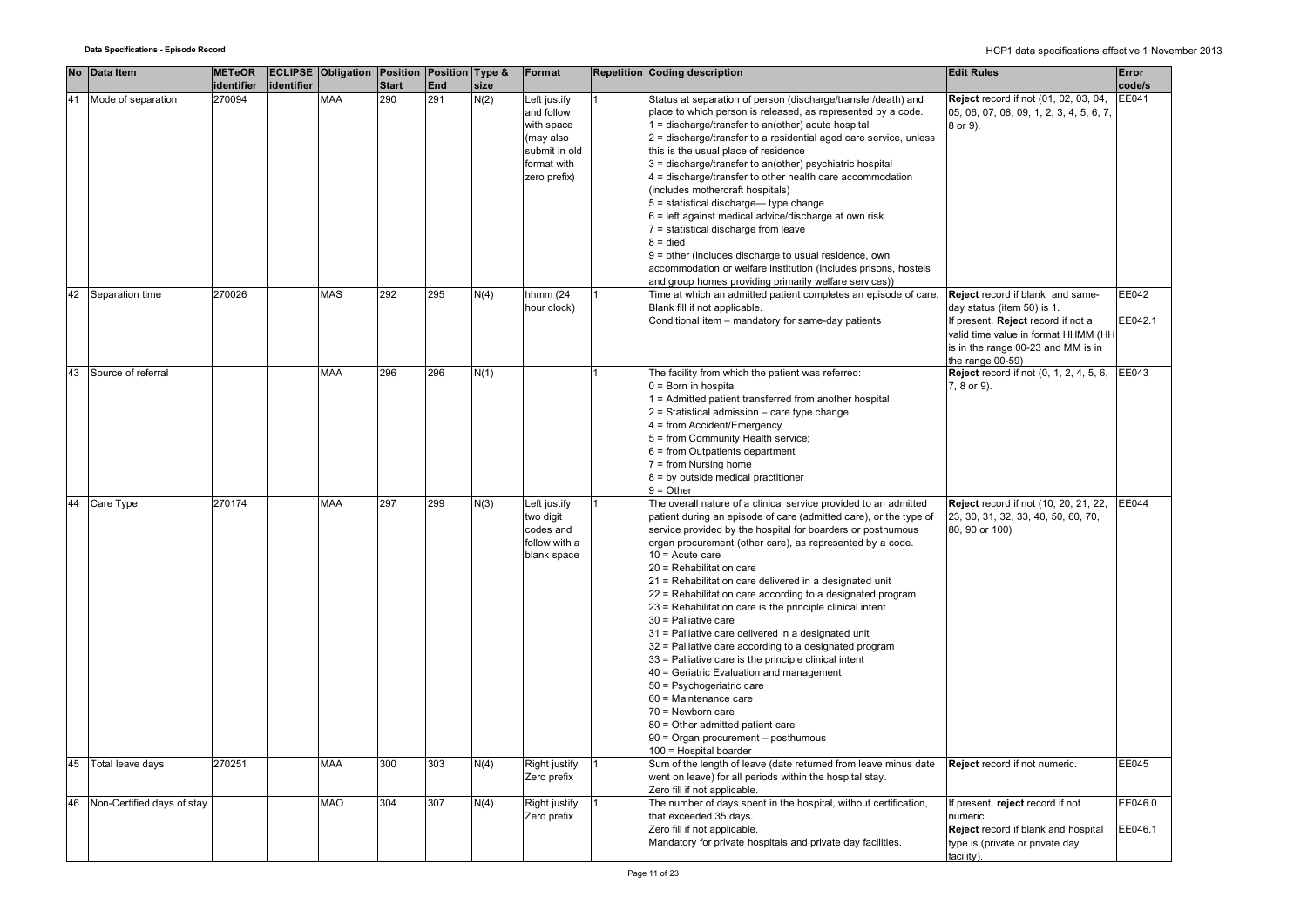|    | No Data Item           | <b>METeOR</b> |            | <b>ECLIPSE Obligation Position Position Type &amp;</b> |              |     |      | Format                        |    | <b>Repetition Coding description</b>                                                                                          | <b>Edit Rules</b>                                            | Error   |
|----|------------------------|---------------|------------|--------------------------------------------------------|--------------|-----|------|-------------------------------|----|-------------------------------------------------------------------------------------------------------------------------------|--------------------------------------------------------------|---------|
|    |                        | identifier    | identifier |                                                        | <b>Start</b> | End | size |                               |    |                                                                                                                               |                                                              | code/s  |
|    | 47 Principal diagnosis | 391326        |            | MAA                                                    | 308          | 313 | A(6) | <b>NANNNN</b>                 |    | Each entry should consist of:                                                                                                 | f present, reject record if not a valid EE047.0              |         |
|    |                        |               |            |                                                        |              |     |      | Left justify                  |    | one (1) digit that represents the Condition Onset Flag code                                                                   | ICD-10-AM principal diagnosis code                           |         |
|    |                        |               |            |                                                        |              |     |      | Strip hyphen,                 |    | five (5) alphanumeric characters that represent the principal                                                                 |                                                              |         |
|    |                        |               |            |                                                        |              |     |      | dots &                        |    | diagnosis code                                                                                                                | Reject record if blank and private                           |         |
|    |                        |               |            |                                                        |              |     |      | morphology                    |    |                                                                                                                               | hospital (item $34 = 2$ or 3) or and                         | EE047.1 |
|    |                        |               |            |                                                        |              |     |      | codes                         |    | Condition Onset Flag - A qualifier for each coded diagnosis to                                                                | contracted episode (item 5= 'Y' or                           |         |
|    |                        |               |            |                                                        |              |     |      |                               |    | indicate the onset of the condition relative to the beginning of the                                                          | 'B').                                                        |         |
|    |                        |               |            |                                                        |              |     |      |                               |    | episode of care, as represented by a code.                                                                                    |                                                              |         |
|    |                        |               |            |                                                        |              |     |      |                               |    | 1 = condition with onset during the episode of admitted patient                                                               | Identify record if blank and public                          |         |
|    |                        |               |            |                                                        |              |     |      |                               |    | care                                                                                                                          | hospital (item $34 = 1$ or 4) or non-                        | EW047   |
|    |                        |               |            |                                                        |              |     |      |                               |    | $2$ = condition not noted as arising during the episode of admitted                                                           | contracted episode (item $5 = 'T'$ or                        |         |
|    |                        |               |            |                                                        |              |     |      |                               |    | patient care                                                                                                                  | 'N').                                                        |         |
|    |                        |               |            |                                                        |              |     |      |                               |    | $9 = not reported$<br>Note:                                                                                                   |                                                              |         |
|    |                        |               |            |                                                        |              |     |      |                               |    | All patients should report a condition onset flag code of 2 for the                                                           | <b>Identify</b> record if Care Type = $(20, 10)$             | EW047.1 |
|    |                        |               |            |                                                        |              |     |      |                               |    | principal diagnosis, with the exception of newborns. Newborns in                                                              | 21, 22 or 23) and not Z50N or<br>Z50NN (where $N = 0$ to 9). |         |
|    |                        |               |            |                                                        |              |     |      |                               |    | their admitted birth episode within the hospital may report a                                                                 |                                                              |         |
|    |                        |               |            |                                                        |              |     |      |                               |    | condition onset flag code of 1 or 2 for the principal diagnosis.                                                              | <b>Identify</b> record if Care Type = 60                     |         |
|    |                        |               |            |                                                        |              |     |      |                               |    | Newborn episodes can be identified by ICD-10-AM Code Z38.x in and not Z742 or Z75N or Z75NN                                   |                                                              | EW047.2 |
|    |                        |               |            |                                                        |              |     |      |                               |    | the principal or additional diagnosis code field.                                                                             | (where $N = 0$ to 9).                                        |         |
|    |                        |               |            |                                                        |              |     |      |                               |    |                                                                                                                               |                                                              |         |
|    |                        |               |            |                                                        |              |     |      |                               |    | Principal Diagnosis - The diagnosis established after study to be                                                             | Identify record if condition onset                           |         |
|    |                        |               |            |                                                        |              |     |      |                               |    | chiefly responsible for occasioning an episode of admitted patient                                                            | flag = 1 and not Z38N or Z38NN                               | EW047.3 |
|    |                        |               |            |                                                        |              |     |      |                               |    | care, an episode of residential care or an attendance at the                                                                  | (where $N = 0$ to 9).                                        |         |
|    |                        |               |            |                                                        |              |     |      |                               |    | health care establishment, as represented by a code.                                                                          |                                                              |         |
|    |                        |               |            |                                                        |              |     |      |                               |    | The principal diagnosis should be reported in the most current                                                                |                                                              |         |
|    |                        |               |            |                                                        |              |     |      |                               |    | version of ICD-10-AM and selected according to the National                                                                   |                                                              |         |
|    |                        |               |            |                                                        |              |     |      |                               |    | Coding Standards.                                                                                                             |                                                              |         |
|    |                        |               |            |                                                        |              |     |      |                               |    |                                                                                                                               |                                                              |         |
| 48 | Additional diagnosis   | 391322        |            | <b>MAA</b>                                             | 314          | 607 | A(6) | <b>NANNNN</b>                 | 49 | Each entry should consist of:                                                                                                 | Reject record if not (a valid ICD-10- EE048                  |         |
|    |                        |               |            |                                                        |              |     |      | Left justify<br>Strip hyphen, |    | one (1) digit that represents the Condition Onset Flag code<br>five (5) alphanumeric characters that represent the additional | AM code or blank).                                           |         |
|    |                        |               |            |                                                        |              |     |      | dots &                        |    | diagnosis code                                                                                                                | Identify record if the same as                               | EW048   |
|    |                        |               |            |                                                        |              |     |      | morphology                    |    |                                                                                                                               | 'Principal Diagnosis Code'                                   |         |
|    |                        |               |            |                                                        |              |     |      | codes                         |    | Condition Onset Flag - A qualifier for each coded diagnosis to                                                                |                                                              |         |
|    |                        |               |            |                                                        |              |     |      |                               |    | indicate the onset of the condition relative to the beginning of the                                                          |                                                              |         |
|    |                        |               |            |                                                        |              |     |      |                               |    | episode of care, as represented by a code.                                                                                    |                                                              |         |
|    |                        |               |            |                                                        |              |     |      |                               |    | 1 = condition with onset during the episode of admitted patient                                                               |                                                              |         |
|    |                        |               |            |                                                        |              |     |      |                               |    | care                                                                                                                          |                                                              |         |
|    |                        |               |            |                                                        |              |     |      |                               |    | $2$ = condition not noted as arising during the episode of admitted                                                           |                                                              |         |
|    |                        |               |            |                                                        |              |     |      |                               |    | patient care                                                                                                                  |                                                              |         |
|    |                        |               |            |                                                        |              |     |      |                               |    | $9 = not reported$                                                                                                            |                                                              |         |
|    |                        |               |            |                                                        |              |     |      |                               |    |                                                                                                                               |                                                              |         |
|    |                        |               |            |                                                        |              |     |      |                               |    | Additional diagnosis - A condition or complaint either coexisting                                                             |                                                              |         |
|    |                        |               |            |                                                        |              |     |      |                               |    | with the principal diagnosis or arising during the episode of                                                                 |                                                              |         |
|    |                        |               |            |                                                        |              |     |      |                               |    | admitted patient care, episode of residential care or attendance                                                              |                                                              |         |
|    |                        |               |            |                                                        |              |     |      |                               |    | at a health care establishment, as represented by a code.                                                                     |                                                              |         |
|    |                        |               |            |                                                        |              |     |      |                               |    | Blank means no additional diagnosis codes (or not 49<br>repetitions).                                                         |                                                              |         |
| 49 | Procedure              | 391349        |            | MAA                                                    | 608          | 957 |      | <b>NNNNNNN</b>                | 50 | A clinical intervention represented by a code that:                                                                           | Reject record if not (a valid ICD-10-                        | EE049   |
|    |                        |               |            |                                                        |              |     | A(7) | Left justify                  |    | is surgical in nature, and/or                                                                                                 | AM code or blank)                                            |         |
|    |                        |               |            |                                                        |              |     |      | Strip hyphen                  |    | carries a procedural risk, and/or                                                                                             |                                                              |         |
|    |                        |               |            |                                                        |              |     |      |                               |    | carries an anaesthetic risk, and/or                                                                                           |                                                              |         |
|    |                        |               |            |                                                        |              |     |      |                               |    | requires specialised training, and/or                                                                                         |                                                              |         |
|    |                        |               |            |                                                        |              |     |      |                               |    | requires special facilities or equipment only available in an acute                                                           |                                                              |         |
|    |                        |               |            |                                                        |              |     |      |                               |    | care setting.                                                                                                                 |                                                              |         |
|    |                        |               |            |                                                        |              |     |      |                               |    | Blank means no ICD-10-AM procedure codes (or not 50                                                                           |                                                              |         |
|    |                        |               |            |                                                        |              |     |      |                               |    | repetitions)                                                                                                                  |                                                              |         |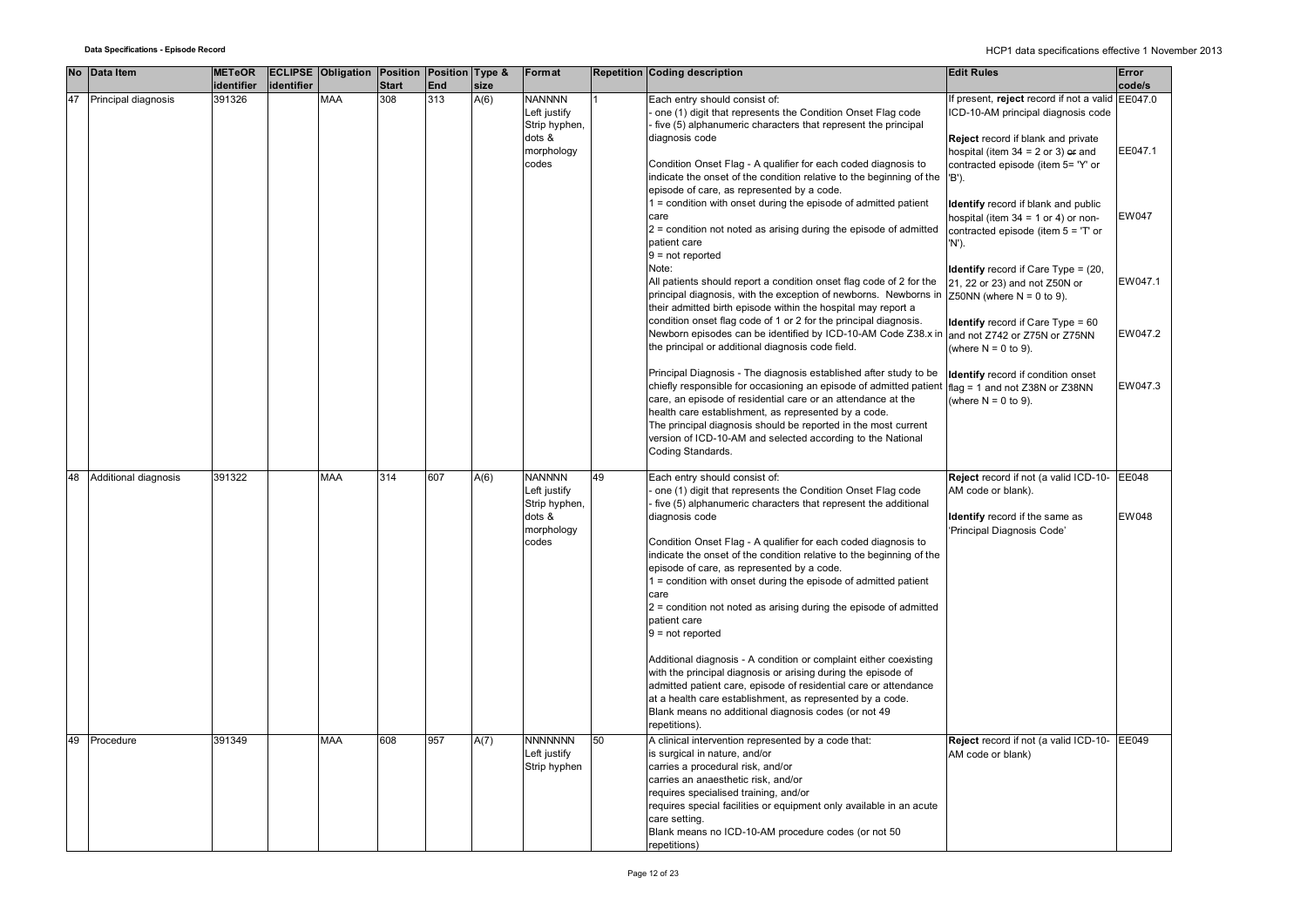|    | No Data Item                                   | <b>METeOR</b><br>identifier | identifier | <b>ECLIPSE Obligation Position Position Type &amp;</b> | <b>Start</b> | End  | size  | Format                                  |   | <b>Repetition Coding description</b>                                                                                                                                                                                                                                                                                                                                                                                                                                                                                                                                    | <b>Edit Rules</b>                                                                                                                                                                                                                   | Error<br>code/s       |
|----|------------------------------------------------|-----------------------------|------------|--------------------------------------------------------|--------------|------|-------|-----------------------------------------|---|-------------------------------------------------------------------------------------------------------------------------------------------------------------------------------------------------------------------------------------------------------------------------------------------------------------------------------------------------------------------------------------------------------------------------------------------------------------------------------------------------------------------------------------------------------------------------|-------------------------------------------------------------------------------------------------------------------------------------------------------------------------------------------------------------------------------------|-----------------------|
| 50 | Same-day status                                |                             |            | <b>MAA</b>                                             | 958          | 958  | N(1)  |                                         |   | An indicator of whether the patient was admitted to the facility for $\left  \text{Reject record if not } (0, 1 \text{ or } 2) \right $ .<br>an overnight stay.<br>$0$ = patient with a valid arrangement allowing for overnight stay for<br>procedure normally performed on a same-day basis.<br>$1 = same-day patient;$<br>2 = overnight patient (other than type 0 above)                                                                                                                                                                                            |                                                                                                                                                                                                                                     | EE050                 |
| 51 | Principal MBS item<br>number                   |                             |            | <b>MAO</b>                                             | 959          | 972  | A(14) | Left justify                            |   | A valid Medical Benefits Schedule item according to the relevant<br>MBS Schedule valid for the MBS date (Item 52).<br>Blank means there was no applicable MBS or a public hospital.<br>refer to guide for use.                                                                                                                                                                                                                                                                                                                                                          | If present, reject record if not a valid EE051<br>MBS item from the relevant MBS<br>Schedule valid for the service date<br>$($ ltem 52 $)$                                                                                          |                       |
| 52 | Principal Item Date                            |                             |            | <b>MAO</b>                                             | 973          | 980  | A(8)  | DDMMYYYY 1                              |   | The date on which;<br>i) the principal MBS item (item 51) was carried out,<br>ii) (if item 51 is blank), the first Miscellaneous Service Code (item<br>68) was carried out.<br>Conditional item - Mandatory for private hospitals and private day populated and hospital type is<br>facilities where principal MBS (item 51) is populated.                                                                                                                                                                                                                              | If present, reject record if not in<br>format DDMMYYYY.<br><b>Reject</b> record if date is before<br>admission date or after discharge<br>date<br>Reject record if blank and item 51 is EE052.2<br>private or private day facility. | EE052.0<br>EE052.1    |
|    | Minutes of operating<br>theatre time           | 270350                      |            | <b>MAO</b>                                             | 981          | 984  | N(4)  | Right justify<br>Zero prefix<br>minutes |   | Total time, in minutes, spent by a patient in operating theatres<br>during current episode of hospitalisation.<br>Should be populated if surgical ADA code provided in<br>Miscellaneous Service Code field (item 68).<br>Must be filled with 0000 if no time spent in operating theatre.<br>Blank means there was no applicable MBS Item or a public<br>hospital.<br>*refer to guide for use<br>Conditional item - Mandatory for private hospitals and private day<br>facilities where principal MBS (item 51) or Miscellaneous Service<br>Code (item 68) is populated. | If present, reject record if not<br>numeric.<br>Identify record if blank and hospital<br>type is private or private day facility<br>and item 51 or item 68 is populated.                                                            | EE053<br><b>EW053</b> |
| 54 | Secondary MBS item<br>numbers                  |                             |            | <b>MAO</b>                                             | 985          | 1110 | A(14) | Left justify                            | 9 | Additional MBS item numbers are all MBS items performed in<br>theatre/procedure room/ angiography suite, which are not the<br>principal MBS.<br>Blank means that there was no additional item or code (or not 9<br>repetitions).                                                                                                                                                                                                                                                                                                                                        | If present, reject record if not (a<br>valid MBS item number from the<br>relevant MBS Schedule(s) current<br>during the episode)                                                                                                    | EE054                 |
| 55 | Number of days of<br>hospital-in-the-home care | 270305                      |            | <b>MAO</b>                                             | 1111         | 1114 | N(4)  | Right justify<br>Zero prefix            |   | The number of hospital-in-the-home days occurring within an<br>episode of care for an admitted patient.<br>Calculate with reference to the date of admission, date of<br>separation, leave days and any date(s) of change between<br>hospital and hospital-in-the-home accommodation.<br>Zero fill if not applicable.<br>refer to definitions.                                                                                                                                                                                                                          | Reject record if not numeric.<br><b>Identify</b> if item not = (HITH<br>Completed date - HITH<br>Commencement Date)                                                                                                                 | EE055<br>EW055        |
| 56 | Total psychiatric care<br>days                 | 270300                      |            | <b>MAA</b>                                             | 1115         | 1119 | N(5)  | Right justify<br>Zero prefix            |   | The sum of the number of days or part days of stay that the<br>person received care as an admitted patient or resident within a<br>designated psychiatric unit, minus the sum of leave days<br>occurring during the stay within the designated unit.<br>Zero fill if not applicable.                                                                                                                                                                                                                                                                                    | Reject record if not numeric.                                                                                                                                                                                                       | EE056                 |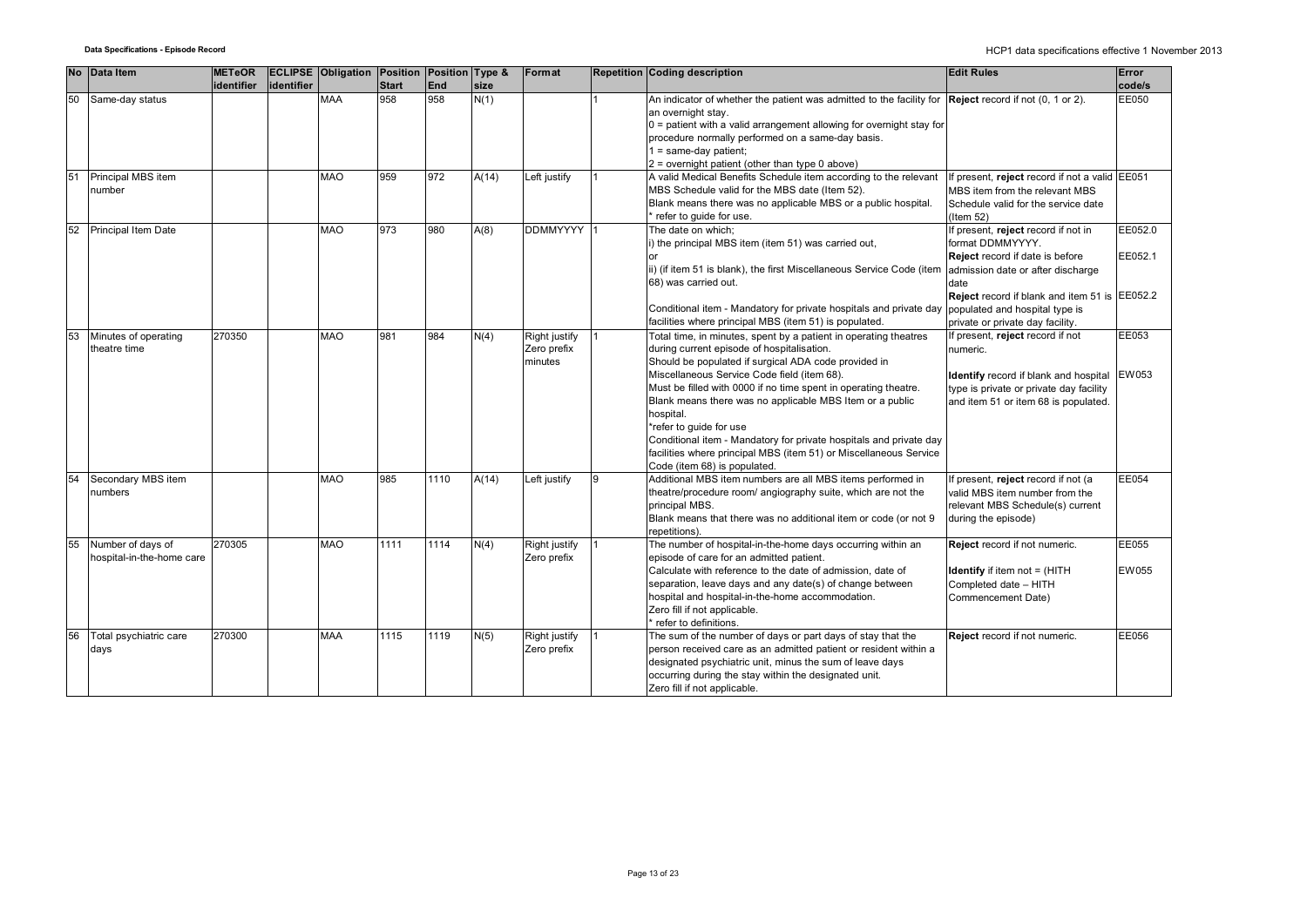|    | No Data Item                         | <b>METeOR</b><br>identifier | identifier | <b>ECLIPSE Obligation Position Position Type &amp;</b> | <b>Start</b> | End  | size | Format                       | <b>Repetition Coding description</b>                                                                                                                                                                                                                                                                                                                                                                                                                                                                                                                                                                                                                                                                                                        | <b>Edit Rules</b>                                                                                                                                                                                          | Error<br>code/s    |
|----|--------------------------------------|-----------------------------|------------|--------------------------------------------------------|--------------|------|------|------------------------------|---------------------------------------------------------------------------------------------------------------------------------------------------------------------------------------------------------------------------------------------------------------------------------------------------------------------------------------------------------------------------------------------------------------------------------------------------------------------------------------------------------------------------------------------------------------------------------------------------------------------------------------------------------------------------------------------------------------------------------------------|------------------------------------------------------------------------------------------------------------------------------------------------------------------------------------------------------------|--------------------|
| 57 | Mental health legal status 270351    |                             |            | <b>MAO</b>                                             | 1120         | 1120 | N(1) |                              | Whether a person is treated on an involuntary basis under the<br>relevant state or territory mental health legislation, at any time<br>during an episode of admitted patient care, an episode of<br>residential care or treatment of a patient/client by a community<br>based service during a reporting period, as represented by a<br>code.<br>Involuntary patients are persons who are detained in hospital or<br>compulsorily treated in the community under mental health<br>legislation for the purpose of assessment or provision of<br>appropriate treatment or care.<br>$1 =$ Involuntary patient<br>$2 =$ Voluntary patient<br>3 = Not permitted to be reported under the laws of a State or<br>Territory<br>$8 = Not applicable$ | f present, reject record if not (1, 2,<br>3, or 8).<br>Reject record if blank and hospital<br>type is (private or private day facility)<br>(item $34 = 2$ or 3).                                           | EE057.0<br>EE057.1 |
| 58 | <b>ICU</b> hours                     |                             |            | <b>OPA</b>                                             | 1121         | 1124 | N(4) | Right justify<br>Zero prefix | The number of hours spent by the patient in an ICU, NICU or<br>PICU.<br>Zero fill if not applicable.<br>*refer to guide for use                                                                                                                                                                                                                                                                                                                                                                                                                                                                                                                                                                                                             | f present, reject record if not<br>numeric.                                                                                                                                                                | EE058              |
| 59 | Urgency of admission                 | 269986                      |            | <b>MAA</b>                                             | 1125         | 1125 | N(1) |                              | Whether the admission has an urgency status assigned and, if<br>so, whether admission occurred on an emergency basis, as<br>represented by a code.<br>1 = Urgency status assigned - Emergency<br>2 = Urgency status assigned - Elective<br>3 = Urgency status not assigned<br>9 = Not known/not reported                                                                                                                                                                                                                                                                                                                                                                                                                                    | Reject record if not (1, 2, 3 or 9)                                                                                                                                                                        | EE059              |
| 60 | Inter-hospital contracted<br>patient | 270409                      |            | <b>MAO</b>                                             | 1126         | 1126 | N(1) |                              | An episode of care for an admitted patient whose treatment<br>and/or care is provided under an arrangement between a hospital 3 or 9).<br>purchaser of hospital care (contracting hospital) and a provider of<br>an admitted service (contracted hospital), and for which the<br>activity is recorded by both hospitals, as represented by a code.<br>1 = Inter-Hospital contracted patient from public sector;<br>2 = Inter-Hospital contracted patient from private sector<br>$3$ = Not contracted<br>$9 = Not reported$                                                                                                                                                                                                                  | f present, reject record if not (1, 2,<br>Reject record if blank and hospital<br>type is (private or private day<br>facility).                                                                             | EE060.0<br>EE060.1 |
| 61 | Palliative care Status               |                             |            | <b>MAO</b>                                             | 1127         | 1127 | N(1) |                              | An indication of whether the episode involved palliative care:<br>1 = patient required palliative care during episode<br>2 = no palliative care required during episode<br>Mandatory for private hospitals & private day facilities.<br>This item is required because some States do not statistically<br>discharge to palliative care.<br>refer to guide for use.                                                                                                                                                                                                                                                                                                                                                                          | f present, identify record if not (1 or EW061.0<br>$(2)$ .<br><b>Identify</b> record if blank and hospital<br>type is (private or private day<br>facility).<br>If present, reject record if not<br>numeric | EW061.1<br>EE061.2 |
| 62 | Re-admission within 28<br>days       |                             |            | <b>MAA</b>                                             | 1128         | 1128 | N(1) |                              | An indicator of the re-admission of a patient to hospital within 28<br>days of previous discharge for treatment of a similar or related<br>condition.<br>1 = Unplanned re-admission and patient previously treated in this<br>hospital<br>2 = Unplanned re-admission and patient previously treated in<br>another hospital<br>3 = Planned re-admission from this or another hospital<br>8 = Not applicable/not known<br>Note: do not include transfers from another hospital as re-<br>admissions                                                                                                                                                                                                                                           | Reject record if not (1,2,3 or 8)                                                                                                                                                                          | EE062              |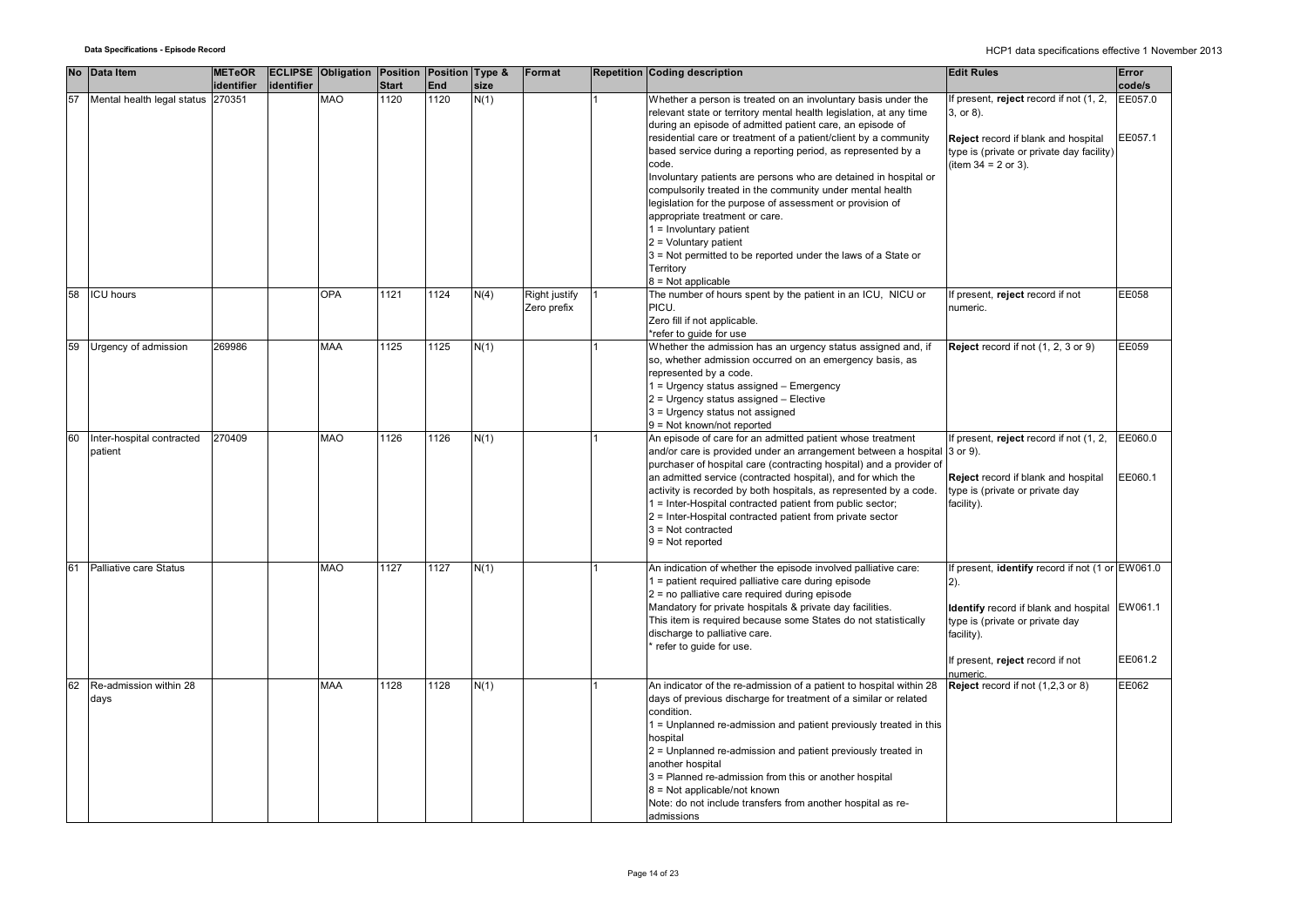|    | No Data Item                            | <b>METeOR</b> |            | <b>ECLIPSE Obligation Position Position Type &amp;</b> |              |      |       | Format                  |                 | <b>Repetition Coding description</b>                                                                | <b>Edit Rules</b>                                                | Error        |
|----|-----------------------------------------|---------------|------------|--------------------------------------------------------|--------------|------|-------|-------------------------|-----------------|-----------------------------------------------------------------------------------------------------|------------------------------------------------------------------|--------------|
|    |                                         | identifier    | identifier |                                                        | <b>Start</b> | End  | size  |                         |                 |                                                                                                     |                                                                  | code/s       |
| 63 | Unplanned theatre visit                 |               |            | MAA                                                    | 1129         | 1129 | N(1)  |                         |                 | An indicator of whether the patient required a theatre visit which                                  | Reject record if not (1 or 2)                                    | EE063        |
|    | during episode                          |               |            |                                                        |              |      |       |                         |                 | was not anticipated or planned at the time of admission:                                            |                                                                  |              |
|    |                                         |               |            |                                                        |              |      |       |                         |                 | $1 =$ Unplanned theatre visit                                                                       |                                                                  |              |
| 64 |                                         |               |            |                                                        |              |      |       |                         |                 | 2 = No unplanned theatre visit                                                                      |                                                                  |              |
|    | Provider number of                      |               |            | MAA                                                    | 1130         | 1137 | A(8)  | <b>NNNNNNNA</b>         |                 | The Commonwealth-issued hospital provider number for the                                            | Reject record if Source of referral                              | EE064        |
|    | hospital from which                     |               |            |                                                        |              |      |       | (uppercase)             |                 | hospital from which a patient has been transferred (Provider                                        | (item 43) is 1 and item 64 is not (a                             |              |
|    | transferred                             |               |            |                                                        |              |      |       |                         |                 | number required only when HCP item number 43 is reported as:                                        | valid 8 character Commonwealth                                   |              |
|    |                                         |               |            |                                                        |              |      |       |                         |                 | 1- Admitted patient transferred from another hospital)                                              | provider number or OVERSEAS)                                     |              |
|    |                                         |               |            |                                                        |              |      |       |                         |                 | Blank fill if no hospital transfer.                                                                 | Reject record if Source of referral                              |              |
|    |                                         |               |            |                                                        |              |      |       |                         |                 | Overseas hospitals to be coded as OVERSEAS                                                          | (item 43) is not 1 and item 64 is not                            | EE064.1      |
|    |                                         |               |            |                                                        |              |      |       |                         |                 |                                                                                                     | blank                                                            |              |
| 65 | Provider number of<br>hospital to which |               |            | <b>MAA</b>                                             | 1138         | 1145 | A(8)  | <b>NNNNNNNA</b>         |                 | The Commonwealth hospital provider number for the hospital to                                       | Reject record if Mode of separation                              | <b>EE065</b> |
|    | transferred                             |               |            |                                                        |              |      |       | (uppercase)             |                 | which a patient has been transferred.                                                               | (item 41) is 1, 3 or 4 and item 65 is                            |              |
|    |                                         |               |            |                                                        |              |      |       |                         |                 | Blank fill if no hospital transfer (Provider number required only                                   | not (a valid 8 character                                         |              |
|    |                                         |               |            |                                                        |              |      |       |                         |                 | when HCP item number 41 is reported as:                                                             | Commonwealth provider number or                                  |              |
|    |                                         |               |            |                                                        |              |      |       |                         |                 | 1 = Discharge/transfer to an(other) acute hospital, or                                              | <b>OVERSEAS)</b>                                                 |              |
|    |                                         |               |            |                                                        |              |      |       |                         |                 | 3 = Discharge/transfer to a(nother) psychiatric hospital or                                         |                                                                  |              |
|    |                                         |               |            |                                                        |              |      |       |                         |                 | 4 = Discharge/transfer to another health care accommodation                                         | Reject record if Mode of separation                              | EE065.1      |
|    |                                         |               |            |                                                        |              |      |       |                         |                 | (includes mothercraft hospitals))                                                                   | (item 41) is 2, 5, 6, 7, 8 or 9 and                              |              |
| 66 | Discharge intention on                  |               |            | OPA                                                    | 1146         | 1146 | N(1)  |                         |                 | Overseas hospitals to be coded as OVERSEAS<br>The intended mode of separation at time of admission: | item 65 is not blank.<br>If present, reject record if not (1, 2, | EE066        |
|    | admission                               |               |            |                                                        |              |      |       |                         |                 |                                                                                                     |                                                                  |              |
|    |                                         |               |            |                                                        |              |      |       |                         |                 | 1 = Discharge to an(other) acute hospital                                                           | 3, 4, 5, 8 or 9)                                                 |              |
|    |                                         |               |            |                                                        |              |      |       |                         |                 | $2 =$ Discharge to a nursing home                                                                   |                                                                  |              |
|    |                                         |               |            |                                                        |              |      |       |                         |                 | 3 = Discharge to a psychiatric hospital                                                             |                                                                  |              |
|    |                                         |               |            |                                                        |              |      |       |                         |                 | 4 = Discharge to palliative care unit/hospice                                                       |                                                                  |              |
|    |                                         |               |            |                                                        |              |      |       |                         |                 | 5 = Discharge to other health care accommodation                                                    |                                                                  |              |
|    |                                         |               |            |                                                        |              |      |       |                         |                 | $8 = To pass away$                                                                                  |                                                                  |              |
|    | Person Identifier                       |               |            | <b>MAA</b>                                             | 1147         | 1167 |       |                         |                 | 9 = Discharge to usual residence<br>This is an Insurer-specific person identifier, unique within an | Reject record if blank                                           | EE067        |
|    |                                         |               |            |                                                        |              |      | A(21) | Left justify            |                 | establishment or agency, regardless of any change in                                                |                                                                  |              |
|    |                                         |               |            |                                                        |              |      |       |                         |                 | membership.                                                                                         |                                                                  |              |
| 68 | Miscellaneous Service                   |               |            | <b>MAO</b>                                             | 1168         | 1277 | A(11) | Left justify            | 10 <sup>1</sup> | Any miscellaneous service codes (i.e. non MBS items or                                              |                                                                  |              |
|    | Codes                                   |               |            |                                                        |              |      |       |                         |                 | Australian Dental Association codes) used for billing.                                              |                                                                  |              |
|    |                                         |               |            |                                                        |              |      |       |                         |                 | Up to 10 codes may be entered.                                                                      |                                                                  |              |
|    |                                         |               |            |                                                        |              |      |       |                         |                 | Blank means that there were no miscellaneous service codes or                                       |                                                                  |              |
|    |                                         |               |            |                                                        |              |      |       |                         |                 | not 10 repetitions.                                                                                 |                                                                  |              |
| 69 | Hospital-in-the-home care               |               |            | MAA                                                    | 1278         | 1286 | N(9)  | Right justify           |                 | The gross charge raised for hospital-in-the-home care service                                       | f present, reject record if not                                  | EE069        |
|    | Charges                                 |               |            |                                                        |              |      |       | Zero prefix             |                 | (include ex-gratia and HITH patient portion charges).                                               | numeric                                                          |              |
|    |                                         |               |            |                                                        |              |      |       | <b>\$\$\$\$\$\$\$cc</b> |                 | Zero fill if no amount charged.                                                                     |                                                                  |              |
|    |                                         |               |            |                                                        |              |      |       | (omit decimal           |                 | Blank means this charge was not separately identified but                                           |                                                                  |              |
|    |                                         |               |            |                                                        |              |      |       | point)                  |                 | charged under another item.                                                                         |                                                                  |              |
| 70 | Hospital-in-the-home care               |               |            | <b>MAA</b>                                             | 1287         | 1295 | N(9)  | Right justify           |                 | The gross benefits paid for hospital-in-the-home care service                                       | f present, reject record if not                                  | <b>EE070</b> |
|    | <b>Benefits</b>                         |               |            |                                                        |              |      |       | Zero prefix             |                 | (include ex-gratia HITH benefits).                                                                  | numeric                                                          |              |
|    |                                         |               |            |                                                        |              |      |       | \$\$\$\$\$\$\$cc        |                 | Blank means this benefit was not separately identified but paid                                     |                                                                  |              |
|    |                                         |               |            |                                                        |              |      |       | (omit decimal           |                 | under another item.                                                                                 |                                                                  |              |
|    |                                         |               |            |                                                        |              |      |       | point)                  |                 | Zero fill if no amount paid.                                                                        |                                                                  |              |
|    | <b>Special Care Nursery</b>             |               |            | <b>MAA</b>                                             | 1296         | 1304 | N(9)  | Right justify           |                 | The gross charges raised for SCN (include ex-gratia and patient                                     | If present, reject record if not                                 | EE071        |
|    | Charges                                 |               |            |                                                        |              |      |       | Zero prefix             |                 | portion SCN charges, exclude NICU charges).                                                         | numeric                                                          |              |
|    |                                         |               |            |                                                        |              |      |       | <b>\$\$\$\$\$\$\$cc</b> |                 | Zero fill if no amount charged.                                                                     |                                                                  |              |
|    |                                         |               |            |                                                        |              |      |       | (omit decimal           |                 | Blank means this charge was not separately identified but                                           |                                                                  |              |
|    |                                         |               |            |                                                        |              |      |       | point)                  |                 | charged under another item.                                                                         |                                                                  |              |
|    |                                         |               |            |                                                        |              |      |       |                         |                 | *refer to guide for use.                                                                            |                                                                  |              |
| 72 | Special Care Nursery                    |               |            | <b>MAA</b>                                             | 1305         | 1313 | N(9)  | Right justify           |                 | The gross benefit paid for SCN (include ex-gratia SCN benefits,                                     | If present, reject record if not                                 | EE072        |
|    | <b>Benefits</b>                         |               |            |                                                        |              |      |       | Zero prefix             |                 | exclude NICU benefits).                                                                             | numeric                                                          |              |
|    |                                         |               |            |                                                        |              |      |       | <b>\$\$\$\$\$\$\$cc</b> |                 | Zero fill if no amount paid.                                                                        |                                                                  |              |
|    |                                         |               |            |                                                        |              |      |       | (omit decimal           |                 | Blank means this benefit was not separately identified but paid                                     |                                                                  |              |
|    |                                         |               |            |                                                        |              |      |       | point)                  |                 | under another item.                                                                                 |                                                                  |              |
|    |                                         |               |            |                                                        |              |      |       |                         |                 | *refer to guide for use.                                                                            |                                                                  |              |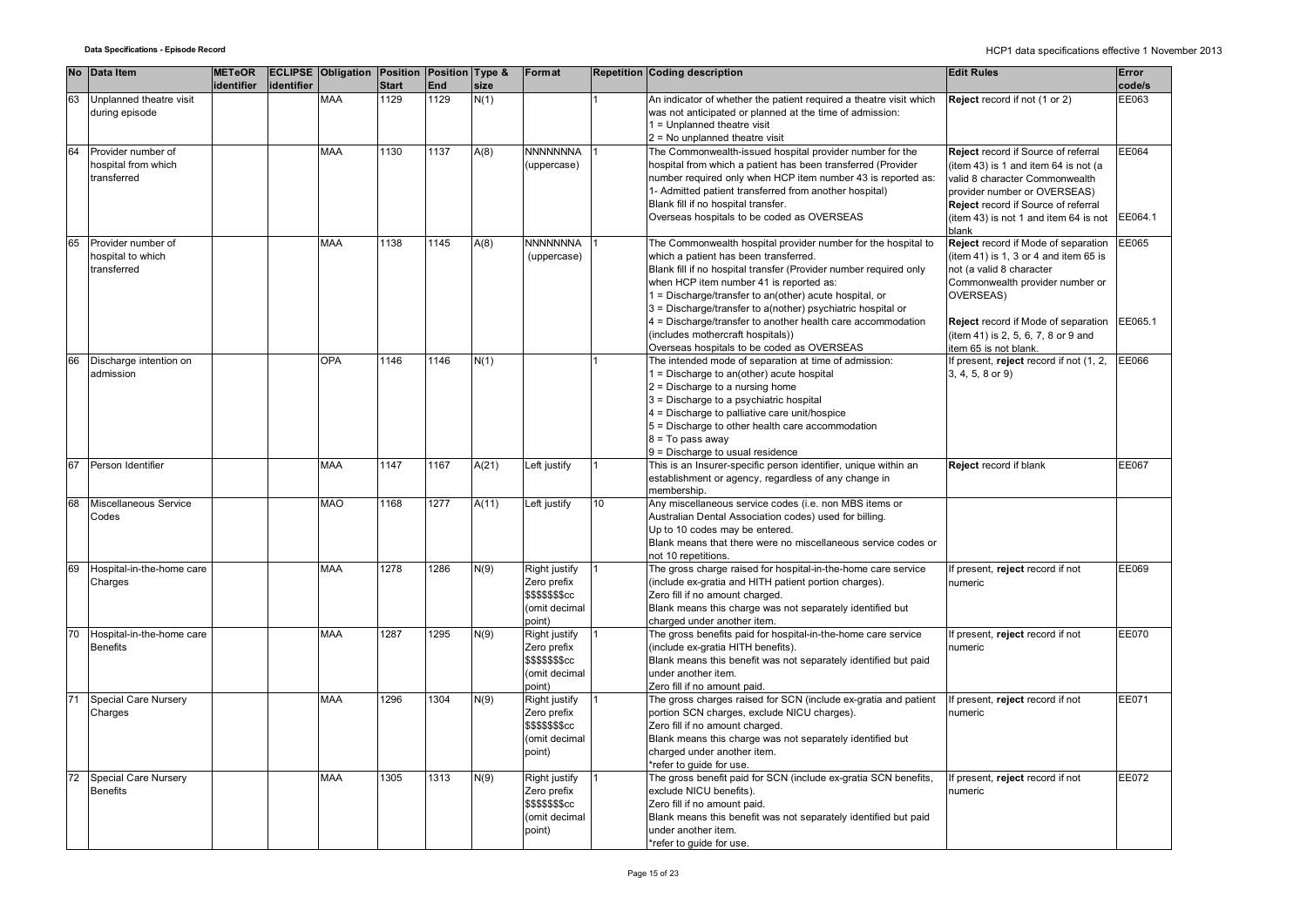|    | No Data Item                                       | <b>METeOR</b> |            | <b>ECLIPSE Obligation Position Position Type &amp;</b> |              |      |      | Format                                                                                   | <b>Repetition Coding description</b>                                                                                                                                                                                                               | <b>Edit Rules</b>                                                                                                                                                                                     | Error                       |
|----|----------------------------------------------------|---------------|------------|--------------------------------------------------------|--------------|------|------|------------------------------------------------------------------------------------------|----------------------------------------------------------------------------------------------------------------------------------------------------------------------------------------------------------------------------------------------------|-------------------------------------------------------------------------------------------------------------------------------------------------------------------------------------------------------|-----------------------------|
|    |                                                    | identifier    | identifier |                                                        | <b>Start</b> | End  | size |                                                                                          |                                                                                                                                                                                                                                                    |                                                                                                                                                                                                       | code/s                      |
| 73 | Coronary Care Unit<br>Charges                      |               |            | <b>MAA</b>                                             | 1314         | 1322 | N(9) | Right justify<br>Zero prefix<br><b>\$\$\$\$\$\$\$cc</b><br>(omit decimal<br>point)       | The gross charge raised for CCU (include ex-gratia and patient<br>portion CCU charges).<br>Zero fill if no amount charged.<br>Blank means this charge was not separately identified but<br>charged under another item.<br>*refer to quide for use. | If present, reject record if not<br>numeric                                                                                                                                                           | EE073                       |
|    | Coronary Care Unit<br><b>Benefits</b>              |               |            | MAA                                                    | 1323         | 1331 | N(9) | Right justify<br>Zero prefix<br>\$\$\$\$\$\$ <sub>\$</sub> cc<br>(omit decimal<br>point) | The gross benefit paid for CCU (include ex-gratia CCU benefits)<br>Zero fill if no amount paid.<br>Blank means this benefit was not separately identified but paid<br>under another item.<br>*refer to quide for use.                              | If present, reject record if not<br>numeric                                                                                                                                                           | EE074                       |
| 75 | Special Care Nursery<br>Hours                      |               |            | <b>OPA</b>                                             | 1332         | 1335 | N(4) | Right justify<br>Zero prefix                                                             | The number of hours the patient spent in a SCN.<br>Zero fill if not applicable.<br>*refer to guide for use.                                                                                                                                        | If present, reject record if not<br>numeric.                                                                                                                                                          | EE075                       |
| 76 | Coronary Care Unit Hours                           |               |            | OPA                                                    | 1336         | 1339 | N(4) | Right justify<br>Zero prefix                                                             | The number of hours the patient spent in a CCU.<br>Zero fill if not applicable.<br>*refer to quide for use.                                                                                                                                        | If present, reject record if not<br>numeric.                                                                                                                                                          | EE076                       |
| 77 | Special Care Nursery<br>Days                       |               |            | <b>MAO</b>                                             | 1340         | 1342 | N(3) | Right justify<br>Zero prefix                                                             | The number of days the patient spent in a SCN.<br>Zero fill if not applicable.<br>*refer to guide for use.                                                                                                                                         | Reject record if not numeric.<br>Reject if not zero for day facilities<br>(private or public)                                                                                                         | EE077.0<br>EE077.1          |
| 78 | Coronary Care Unit Days                            |               |            | <b>MAO</b>                                             | 1343         | 1345 | N(3) | Right justify<br>Zero prefix                                                             | The number of days the patient spent in a CCU.<br>Zero fill if not applicable.<br>*refer to guide for use                                                                                                                                          | Reject record if not numeric.<br><b>Reject</b> if not zero for day facilities<br>(private or public)                                                                                                  | EE078.0<br>EE078.1          |
|    | Number of Qualified Days 270033<br>for Newborns    |               |            | <b>MAA</b>                                             | 1346         | 1350 | N(5) | Right justify<br>Zero prefix                                                             | The number of qualified newborn days occurring within a newborn<br>episode of care.<br>Zero fill if not applicable.<br>Refer to guide for use.                                                                                                     | Reject record if not numeric<br>Identify record if >0000 and (Care<br>Type not Newborn Care)                                                                                                          | EE079<br>EW079              |
| 80 | Hospital-in-the-home care<br>Commencement Date     |               |            | CON                                                    | 1351         | 1358 | A(8) | <b>DDMMYYYY</b>                                                                          | Date on which an admitted patient commences an episode of<br>hospital-in-the-home care services.<br>Blank fill if not applicable.<br>Conditional item, must be provided if HITH charges (item 69) > 0.                                             | Reject record if HITH benefits or<br>charges $> 0$ (items 69 and 70) and<br>item is blank, or if not in format<br><b>DDMMYYYY</b><br>Reject record if commencement<br>date > HITH completed date      | EE080.0<br>EE080.1          |
| 81 | Hospital-in-the-home care<br><b>Completed Date</b> |               |            | CON                                                    | 1359         | 1366 | A(8) | <b>DDMMYYYY</b>                                                                          | Date on which an admitted patient completes an episode of<br>hospital-in-the-home care services.<br>Blank fill if not applicable.<br>Conditional item, must be provided if HITH charges (item 69) > 0                                              | Reject record if HITH benefits or<br>charges $> 0$ (items 69 and 70) and<br>item is blank, or if not in format<br><b>DDMMYYYY</b><br>Reject record if HITH completed<br>date < HITH commencement date | EE081.0<br>EE081.1          |
| 82 | <b>Palliative Care Days</b>                        |               |            | <b>MAO</b>                                             | 1367         | 1370 | N(4) | Right justify<br>Zero prefix                                                             | The number of days a patient received palliative care during an<br>episode.<br>Where the entire episode is Palliative, provide the total length of<br>stay in days.<br>Zero fill if not applicable.<br>*refer to quide for use                     | Reject record if not numeric.<br>Reject if blank and hospital type is<br>private or private day facility<br>Identify record if 0 and Palliative<br>Care Status (item 61) =1                           | EE082.0<br>EE082.1<br>EW082 |

**Total record length = 1371 characters; record type of 'E' followed by 1370 character record**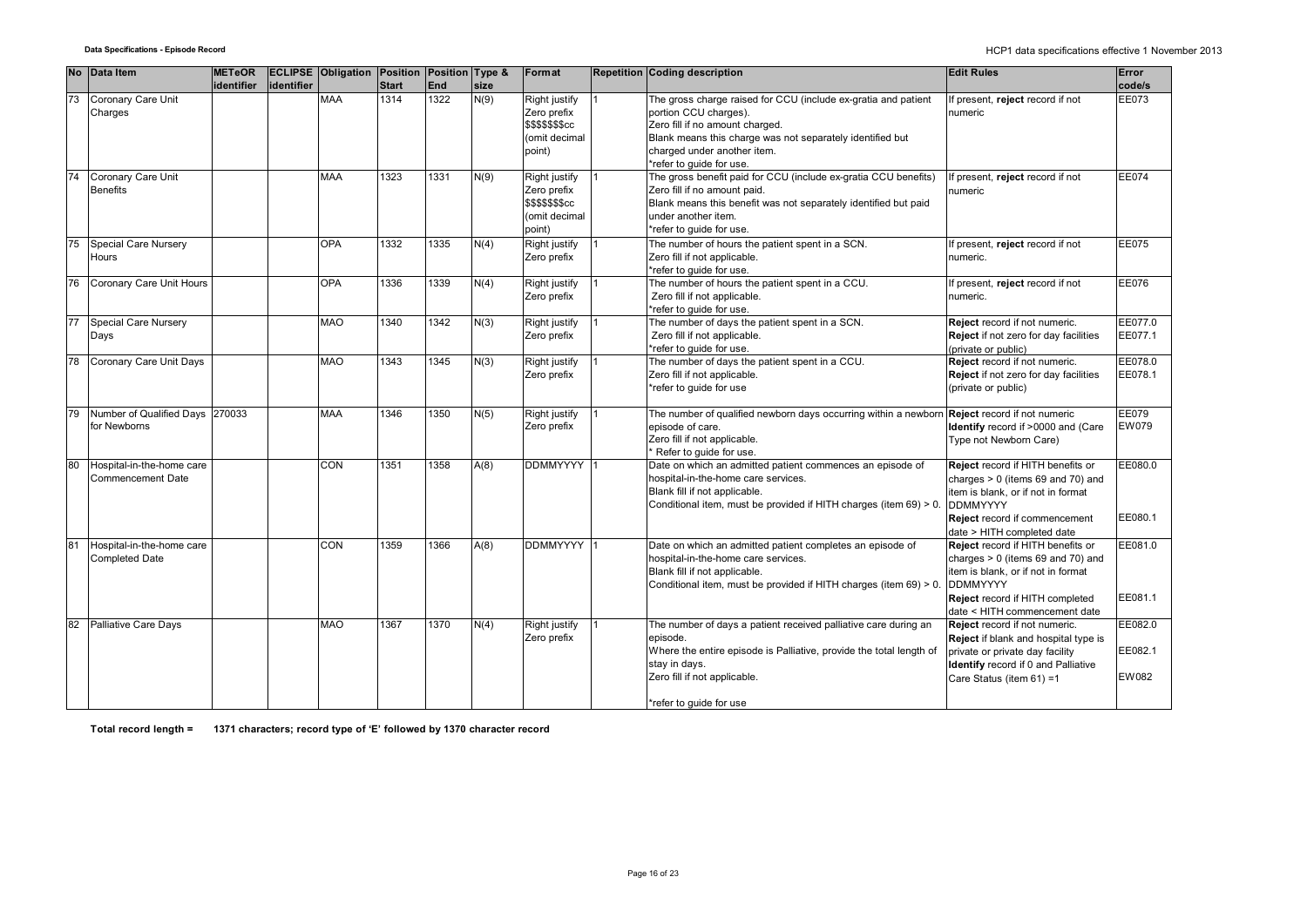|               | <b>EDIT RULES</b>                                                                        | <b>ERROR CODE/S</b> |
|---------------|------------------------------------------------------------------------------------------|---------------------|
| <b>Extras</b> | Reject record if Separation date (Item 32) does not equal Admission date (Item 33)       | <b>EE201</b>        |
|               | where Same-day Status (Item 50) = 1 (reject if Separation date = Admission date and      |                     |
|               | Same-Day Status not equal to 1)                                                          |                     |
|               | Identify record if Total benefits exceed Total charges                                   | <b>EW202</b>        |
|               | Reject record if ICU charge but no ICU days recorded and no ICU hours recorded           | EE203               |
|               | Identify record if prosthesis charge but no Theatre or Bundled charge (and hospital type | <b>EW204</b>        |
|               | is private or private day facility).                                                     |                     |
|               | Identify record if therapeutic Principal MBS present but no Principal Procedure          | <b>EW205</b>        |
|               | Identify record if accommodation charge exceeds \$2,000 x Length Of Stay (LOS)           | <b>EW206</b>        |
|               | Identify record if ICU charge >\$5,000 per day                                           | <b>EW207</b>        |
|               | Reject record if no charges reported (total charge=0)                                    | <b>EE208</b>        |
|               | <b>Reject</b> record if no benefits reported (total benefit =0)                          | <b>EE209</b>        |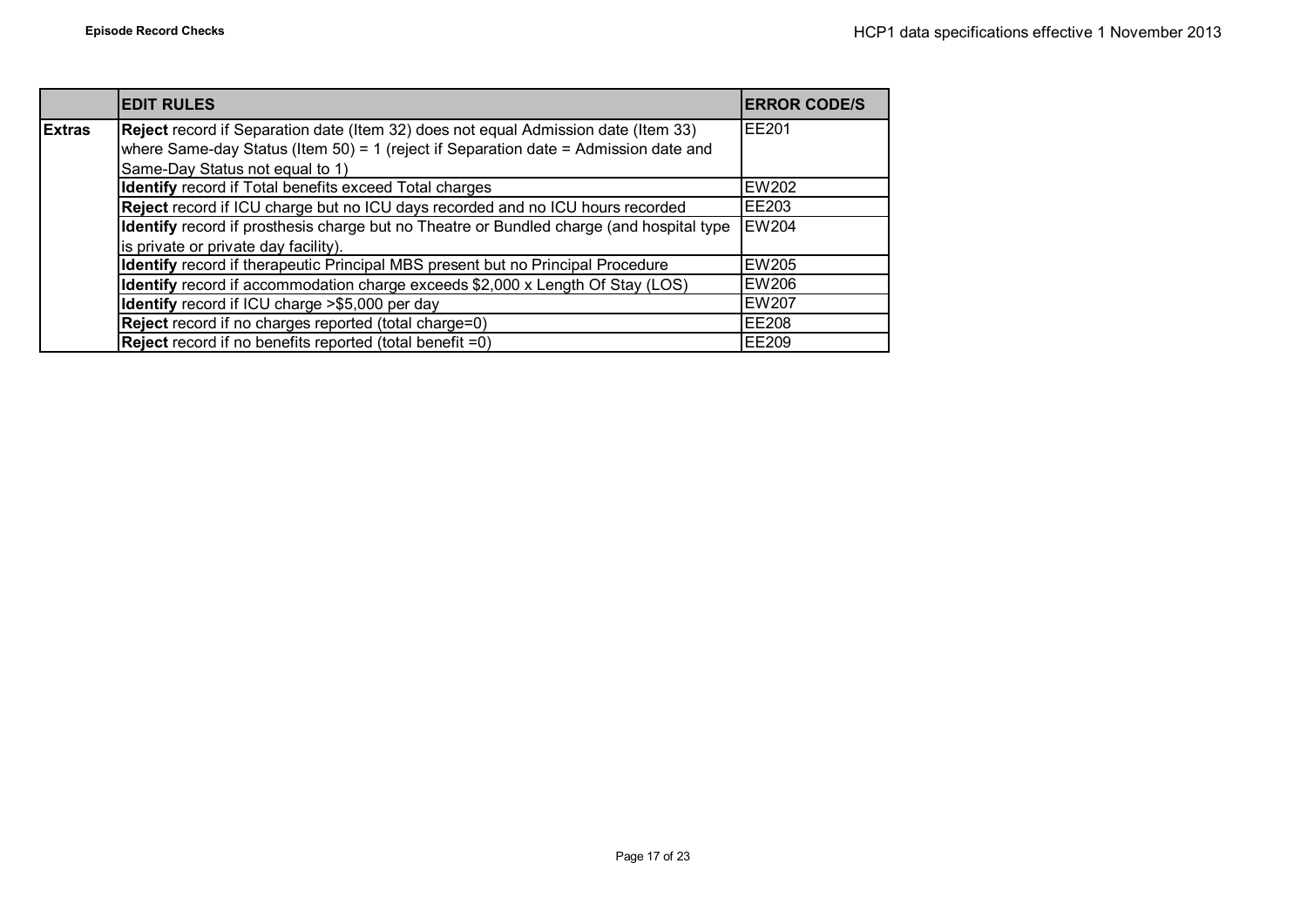| <b>No</b>      | Data Item                             | <b>METeOR</b> | <b>ECLIPSE</b>    | Obligation | Position       | Position Type & |                     | Format                                                                             | Repetition Coding description                                                                                                                                                                                                                                                                                                                    | <b>Edit Rules</b>                                                                                                                               | Error              |
|----------------|---------------------------------------|---------------|-------------------|------------|----------------|-----------------|---------------------|------------------------------------------------------------------------------------|--------------------------------------------------------------------------------------------------------------------------------------------------------------------------------------------------------------------------------------------------------------------------------------------------------------------------------------------------|-------------------------------------------------------------------------------------------------------------------------------------------------|--------------------|
|                | Insurer identifier                    | identifier    | <b>identifier</b> | <b>MAA</b> | <b>Start</b>   | End<br>3        | <b>size</b><br>A(3) | Left justify                                                                       | Insurer identifier selected from the list of registered private health<br>insurers.                                                                                                                                                                                                                                                              | <b>Reject</b> record if not same as Source<br>Identifier value in FILE HEADER item                                                              | code/s<br>ME001.1  |
| $\overline{2}$ | Link Identifier                       |               |                   | <b>MAA</b> | $\overline{4}$ | 27              | A(24)               | Left justify                                                                       | A unique identifier of an episode that links data items from this<br>medical record to the associated episode (and/or prosthetic or AN-<br>SNAP records).                                                                                                                                                                                        | Reject record if blank.                                                                                                                         | <b>ME002</b>       |
|                | MBS item                              |               |                   | MAA        | 28             | 41              | A(14)               | Left justify                                                                       | The MBS item billed by the medical provider.<br>The MBS schedule is available from MBS Online at<br>"http://www.health.gov.au/internet/mbsonline/<br>publishing.nsf/Content/Medicare-Benefits-Schedule-MBS-1".                                                                                                                                   | Reject record if not a valid MBS item<br>according to the relevant MBS<br>Schedule valid at the MBS date of<br>service (Data Item number 7).    | <b>ME003</b>       |
|                | Item charge                           |               |                   | <b>MAA</b> | 42             | 50              | N(9)                | Right justify<br>Zero prefix<br>\$\$\$\$\$\$\$cc<br>(omit decimal<br>point)        | The amount the patient was billed for the MBS item identified in data <b>Reject</b> record if not numeric or if<br>item 3.<br>Zero fill if no amount charged.                                                                                                                                                                                    | negative.<br>Identify record Item charge less than<br>MBS Benefit. A five cent tolerance<br>applied to accommodate rounding.                    | ME004.0<br>MW004.1 |
| 5              | <b>MBS</b> benefit                    |               |                   | <b>MAA</b> | 51             | 59              | N(9)                | Right justify<br>Zero prefix<br>\$\$\$\$\$\$\$cc<br>(omit decimal<br>point)        | The amount paid to the patient as the Medicare entitlement.<br>Zero fill if no amount paid.                                                                                                                                                                                                                                                      | Reject record if not numeric.                                                                                                                   | ME005.0            |
|                | Insurer benefit                       |               |                   | MAA        | 60             | 68              | N(9)                | Right justify<br>Zero prefix<br><b>\$\$\$\$\$\$\$cc</b><br>(omit decimal<br>point) | The amount (excluding Medicare benefit) paid by the Insurer.<br>Zero fill if no amount paid.                                                                                                                                                                                                                                                     | Reject record if not numeric.<br>Reject record if > (Item charge - MBS ME006.1<br>benefit). A 5cent tolerance applied for<br>rounding purposes. | ME006.0            |
|                | MBS date of service                   |               |                   | <b>MAA</b> | 69             | 76              | A(8)                | <b>DDMMYYYY</b>                                                                    | Date the MBS item number identified in Data Item 3 was performed. Reject record if not in format                                                                                                                                                                                                                                                 | <b>DDMMYYYY</b>                                                                                                                                 | <b>ME007</b>       |
|                | <b>Medical Payment Type</b>           |               |                   | MAA        | 77             | 77              | N(1)                |                                                                                    | An indicator of the medical payment type.<br>1 = Agreement with an individual provider (No- gap agreement)<br>2 = Agreement with a hospital (No-gap agreement)<br>3 = Gap Cover Scheme (No-gap agreement)<br>4 = Gap Cover Scheme (Known-gap agreement)<br>5 = MBS schedule fee charged<br>6 = No gap cover scheme, charge over MBS schedule fee | <b>Reject</b> record if not (1, 2, 3, 4, 5 or 6). ME008                                                                                         |                    |
| <b>9</b>       | <b>Gap Cover Scheme</b><br>Identifier |               |                   | <b>OPA</b> | 78             | 82              | A(5)                | <b>Blank Fill.</b>                                                                 | Blank fill. Gap cover schemes are not applicable. This field has been<br>retained as a placeholder to minimise system format changes for<br>insurers.                                                                                                                                                                                            |                                                                                                                                                 |                    |
|                | 10 MBS Fee                            |               |                   | <b>MAA</b> | 83             | 91              | N(9)                | Right justify<br>Zero prefix<br>\$\$\$\$\$\$\$cc<br>(omit decimal<br>point)        | The MBS or derived fee for the item.                                                                                                                                                                                                                                                                                                             | Reject record if not numeric                                                                                                                    | ME010.0            |

**Total record length = 92 characters; record type of 'M' followed by 91 character record**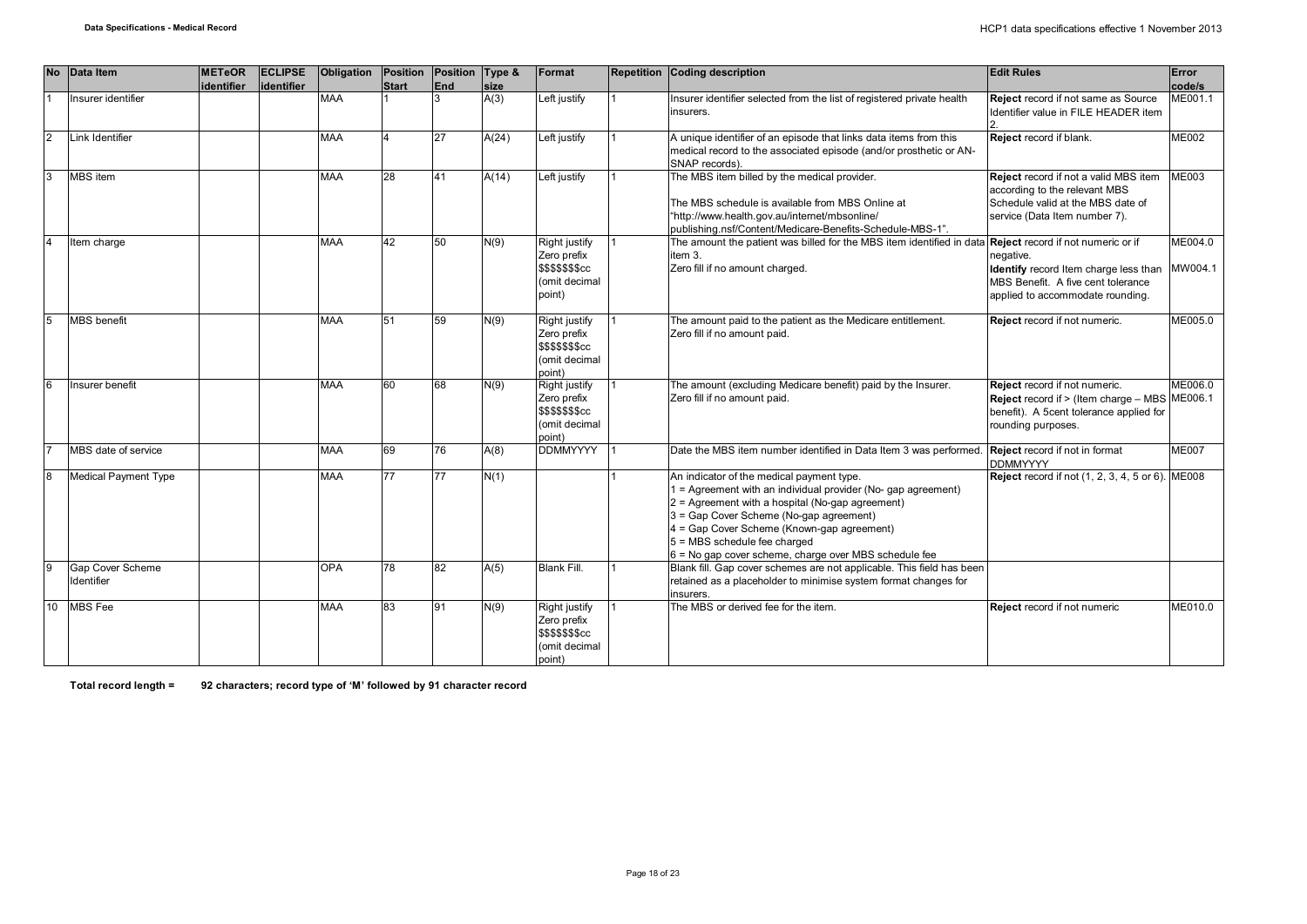| <b>No</b> | Data Item                              | <b>METeOR</b><br>identifier | <b>ECLIPSE</b><br>identifier | Obligation Position Position Type & | Start | End | size  | Format                                                                             | <b>Repetition Coding description</b>                                                                                                                                                                                                                                                                            | <b>Edit Rules</b>                                                                                                                                                                                                                                                                                                                                                                                                                                                                                                                                                                                                                                                                                                              | <b>Error</b><br>code/s                    |
|-----------|----------------------------------------|-----------------------------|------------------------------|-------------------------------------|-------|-----|-------|------------------------------------------------------------------------------------|-----------------------------------------------------------------------------------------------------------------------------------------------------------------------------------------------------------------------------------------------------------------------------------------------------------------|--------------------------------------------------------------------------------------------------------------------------------------------------------------------------------------------------------------------------------------------------------------------------------------------------------------------------------------------------------------------------------------------------------------------------------------------------------------------------------------------------------------------------------------------------------------------------------------------------------------------------------------------------------------------------------------------------------------------------------|-------------------------------------------|
|           | Insurer Identifier                     |                             |                              | <b>MAA</b>                          |       |     | A(3)  | Left justify                                                                       | Insurer identifier selected from the list of registered private health<br>insurers.                                                                                                                                                                                                                             | Reject record if not same as Source PE001.1<br><b>Identifier value in FILE HEADER</b><br>item 2.                                                                                                                                                                                                                                                                                                                                                                                                                                                                                                                                                                                                                               |                                           |
| l2        | Link Identifier                        |                             |                              | <b>MAA</b>                          |       | 27  | A(24) | Left justify                                                                       | A unique identifier of an episode that links data items from this<br>prosthetic record to the associated episode (and/or medical or<br>AN-SNAP records).                                                                                                                                                        | Reject record if blank                                                                                                                                                                                                                                                                                                                                                                                                                                                                                                                                                                                                                                                                                                         | <b>PE002</b>                              |
|           | Prosthetic Item                        |                             |                              | <b>MAA</b>                          | 28    | 32  | A(5)  | Right justify<br>Zero prefix                                                       | The billing codes are contained in the most relevant version (ie,<br>the one covering the date(s) of the admitted patient record) of the<br>prosthesis list. The relevant prosthesis list can be found at<br>www.health.gov.au/internet/main/publishing.nsf/content/health-<br>privatehealth-prostheseslist.htm | Identify record if not (a valid<br>Commonwealth prosthesis code or<br>"EXGRA").                                                                                                                                                                                                                                                                                                                                                                                                                                                                                                                                                                                                                                                | <b>PW003</b>                              |
|           |                                        |                             |                              |                                     |       |     |       |                                                                                    | If ex-gratia prosthetic item (see user guide), report as "EXGRA".                                                                                                                                                                                                                                               |                                                                                                                                                                                                                                                                                                                                                                                                                                                                                                                                                                                                                                                                                                                                |                                           |
|           | Number of Items                        |                             |                              | <b>MAA</b>                          | 33    | 35  | N(3)  | Right justify<br>Zero prefix                                                       | Number of prosthetic items listed in data item 3. Zero prefix.                                                                                                                                                                                                                                                  | Reject record if not >0<br>warnings for public hospitals                                                                                                                                                                                                                                                                                                                                                                                                                                                                                                                                                                                                                                                                       | <b>PE004</b><br>PW004*                    |
|           |                                        |                             |                              |                                     |       |     |       |                                                                                    |                                                                                                                                                                                                                                                                                                                 | Reject record if not numeric.                                                                                                                                                                                                                                                                                                                                                                                                                                                                                                                                                                                                                                                                                                  | PE004.1                                   |
|           | <b>Total Prosthetic Item</b><br>Charge |                             |                              | <b>MAA</b>                          | 36    | 44  | N(9)  | Right justify<br>Zero prefix<br><b>\$\$\$\$\$\$\$cc</b><br>(omit decimal<br>point) | The total charge for the prosthesis item (include cents but omit<br>decimal point).<br>Use leading zeros to fully fill the item.<br>If provided, and identified, as 'ex gratia' in data item 3, then<br>charge should be included.                                                                              | Reject record if negative.<br>Reject record if not numeric.<br>Identify record if the total charge is<br>greater than the prosthesis schedule<br>minimum benefit multiplied by the<br>number of items, but only for items<br>with a blank maximum benefit (allow<br>a 5 cent tolerance). Ignore where<br>prosthetic item is "EXGRA" or not a<br>valid prosthesis item.<br>Identify record if the total charge is<br>greater than the prosthesis schedule PW005.2<br>maximum benefit multiplied by the<br>number of items, but only for items<br>with a value for maximum benefit<br>(allow a 5 cent tolerance). Ignore<br>where prosthetic item is "EXGRA" or<br>not a valid prosthesis item.<br>warnings for public hospitals | PE005.0<br>PW005.0*<br>PE005.1<br>PW005.1 |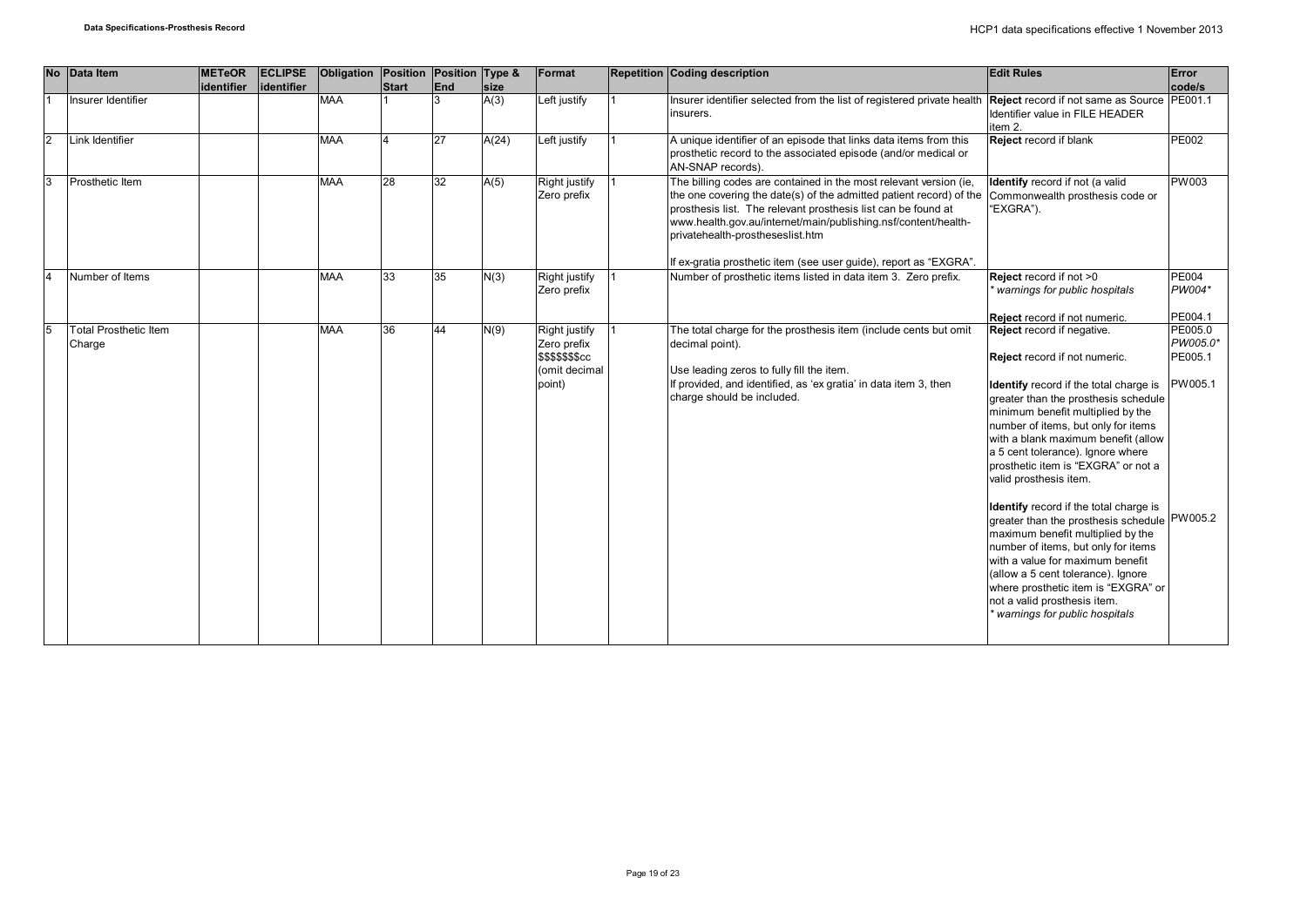| No Data Item                                   | <b>METeOR</b><br>identifier | <b>ECLIPSE</b><br>identifier | Obligation | Position<br>Start | Position Type &<br>End | <b>size</b> | Format                                                                             | <b>Repetition Coding description</b>                                                                                                                               | <b>Edit Rules</b>                                                                                                                                                                                                                                                                                                                                                                                      | Error<br>code/s                |
|------------------------------------------------|-----------------------------|------------------------------|------------|-------------------|------------------------|-------------|------------------------------------------------------------------------------------|--------------------------------------------------------------------------------------------------------------------------------------------------------------------|--------------------------------------------------------------------------------------------------------------------------------------------------------------------------------------------------------------------------------------------------------------------------------------------------------------------------------------------------------------------------------------------------------|--------------------------------|
| <b>Total Prosthetic Item</b><br><b>Benefit</b> |                             |                              | <b>MAA</b> | 45                | 53                     | N(9)        | <b>Right justify</b><br>Zero prefix<br>\$\$\$\$\$\$\$cc<br>(omit decimal<br>point) | The total benefit for the prosthesis item (include cents but omit<br>decimal points).<br>Use leading zeros to fully fill the item.<br>Zero fill if no amount paid. | Reject record if negative.<br>warnings for public hospitals<br>Identify record if greater than total<br>charge (allow 5 cent tolerance).                                                                                                                                                                                                                                                               | PE006.0<br>PW006.0*<br>PW006.1 |
|                                                |                             |                              |            |                   |                        |             |                                                                                    |                                                                                                                                                                    | <b>Identify</b> record if the benefit is not<br>equal to charge and the maximum<br>benefit on the relevant edition of the<br>prosthesis schedule is blank (allow a<br>5 cent tolerance). Ignore where<br>prosthetic item is "EXGRA" or not a<br>valid prosthesis item.                                                                                                                                 | PW006.2                        |
|                                                |                             |                              |            |                   |                        |             |                                                                                    |                                                                                                                                                                    | Identify record if the benefit is less<br>than the prosthesis schedule<br>minimum benefit multiplied by the<br>number of items or greater than the<br>prosthesis schedule maximum<br>benefit multiplied by the number of<br>items, but only for items with a value<br>for maximum benefit (allow a 5 cent<br>tolerance). Ignore where prosthetic<br>item is "EXGRA" or not a valid<br>prosthesis item. | PW006.3                        |
|                                                |                             |                              |            |                   |                        |             |                                                                                    |                                                                                                                                                                    | Poiect record if not numeric                                                                                                                                                                                                                                                                                                                                                                           | PE006.4                        |

**Total record length = 54 characters; record type of 'P' followed by 53 character record**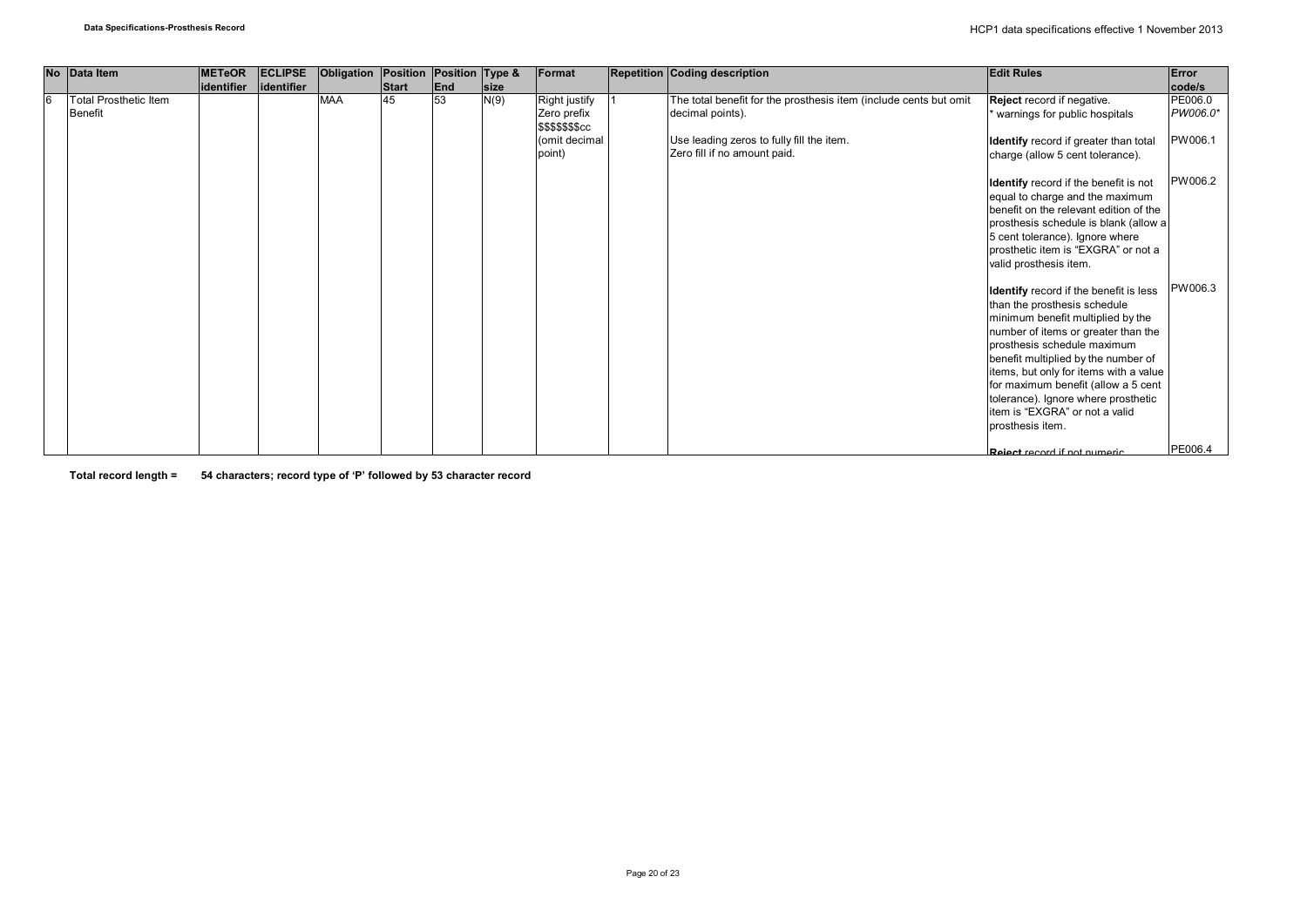|                | No Data Item                               | <b>METeOR</b><br>identifier | <b>ECLIPSE</b><br>identifier | Obligation | Position<br><b>Start</b> | Position Type &<br>End | size  | Format                  |                 | Repetition Coding description                                                                                                                                                                                                                                                                                                                                                                                                                                                                                                                                                                                                                                                                                                                                                                                                      | <b>Edit Rules</b>                                                                                                                                                                                                               | Error<br>code/s  |
|----------------|--------------------------------------------|-----------------------------|------------------------------|------------|--------------------------|------------------------|-------|-------------------------|-----------------|------------------------------------------------------------------------------------------------------------------------------------------------------------------------------------------------------------------------------------------------------------------------------------------------------------------------------------------------------------------------------------------------------------------------------------------------------------------------------------------------------------------------------------------------------------------------------------------------------------------------------------------------------------------------------------------------------------------------------------------------------------------------------------------------------------------------------------|---------------------------------------------------------------------------------------------------------------------------------------------------------------------------------------------------------------------------------|------------------|
|                | Insurer Identifier                         |                             |                              | <b>MAA</b> |                          |                        | A(3)  | Left justify            |                 | Insurer identifier selected from the list of registered private health                                                                                                                                                                                                                                                                                                                                                                                                                                                                                                                                                                                                                                                                                                                                                             | Reject record if not same as Source                                                                                                                                                                                             | AE001.1          |
|                |                                            |                             |                              |            |                          |                        |       |                         |                 | insurers.                                                                                                                                                                                                                                                                                                                                                                                                                                                                                                                                                                                                                                                                                                                                                                                                                          | Identifier value in FILE HEADER item                                                                                                                                                                                            |                  |
| 12             | Link Identifier                            |                             |                              | <b>MAA</b> |                          | 27                     | A(24) | Left justify            |                 | Unique identifier of an episode that links data items from this (AN-<br>SNAP) record to the associated episode (and/or medical and<br>prosthetic records).                                                                                                                                                                                                                                                                                                                                                                                                                                                                                                                                                                                                                                                                         | Reject record if blank                                                                                                                                                                                                          | AE002            |
| 3              | Episode Type                               |                             |                              | MAA        | 28                       | 28                     | A(1)  |                         |                 | An indicator of the type of admitted rehabilitation program<br>undertaken during the episode that relates to the AN-SNAP records.<br>O = Overnight Admitted Patient - Assign this value for patients who<br>stay overnight during the admitted rehabilitation program.<br>S = Same-day Admitted Patient - Assign this value for patients who<br>undertake an admitted rehabilitation program consisting of multiple<br>same day visits/services. It is recommended that one AN-SNAP<br>record is reported that covers the entire program (not separate<br>episodes for each visit/service). In this case, Admission date = date<br>of 1st visit/service and Separation date = date of last visit/service in<br>the Same-day admitted program. The AN-SNAP record should be<br>linked to the episode with the same separation date. | Reject record if not ('O' or 'S').                                                                                                                                                                                              | AE003            |
| $\overline{4}$ | <b>Admission FIM Item</b><br><b>Scores</b> |                             |                              | <b>MAA</b> | 29                       | 46                     | N(1)  |                         | 18              | The FIM score on admission for each of the 18 FIM motor and<br>cognition items<br>No Helper:<br>Score of 7 - Complete Independence<br>Score of 6 - Modified Independence<br>Helper:<br>Score of 5 - Supervision or setup<br>Score of 4 - Minimal assistance<br>Score of 3 - Moderate assistance<br>Score of 2 - Maximal assistance<br>Score of 1 - Total assistance<br>*refer to quide for use                                                                                                                                                                                                                                                                                                                                                                                                                                     | <b>Reject</b> record if not (1, 2, 3, 4, 5, 6 or AE004<br>7) and episode type is O.<br>If present, reject if not numeric.<br>Identify record if episode type is S<br>and not blank fill                                         | AE004.1<br>AW004 |
|                | Discharge FIM Item Scores                  |                             |                              | <b>MAA</b> | 47                       | 64                     | N(1)  |                         | $\overline{18}$ | The FIM score on discharge for each of the 18 FIM motor and<br>cognition items.<br>No Helper:<br>Score of 7 - Complete Independence<br>Score of 6 - Modified Independence<br>Helper:<br>Score of 5 - Supervision or setup<br>Score of 4 - Minimal assistance<br>Score of 3 - Moderate assistance<br>Score of 2 - Maximal assistance<br>Score of 1 - Total assistance<br>*refer to quide for use                                                                                                                                                                                                                                                                                                                                                                                                                                    | <b>Reject</b> record if not (1, 2, 3, 4, 5, 6 or AE005<br>7) and episode type is O and not<br>Episode Mode of Separation = 8<br>f present, reject if not numeric.<br>Identify record if episode type is S<br>and not blank fill | AE005.1<br>AW005 |
| l6             | <b>AROC Impairment Codes</b>               |                             |                              | <b>MAA</b> | 65                       | 71                     | A(7)  | NN.NNNN<br>Left justify |                 | Enter the Impairment Code (AUS version 2) that best describes the Reject record if not a valid code.<br>primary reason for admission to the rehabilitation episode.<br>Code as specifically as possible and where possible avoid the use of<br>impairment group 13 - 'Other Disabling Impairments'.<br>Each entry should consist of:<br>- two (2) digits that represent the impairment group (zero prefixed if<br>1 digit)<br>a decimal point<br>up to four (4) digits that represent more specific categories within<br>impairment groups if applicable (blank fill any unused characters).                                                                                                                                                                                                                                       |                                                                                                                                                                                                                                 | AE006            |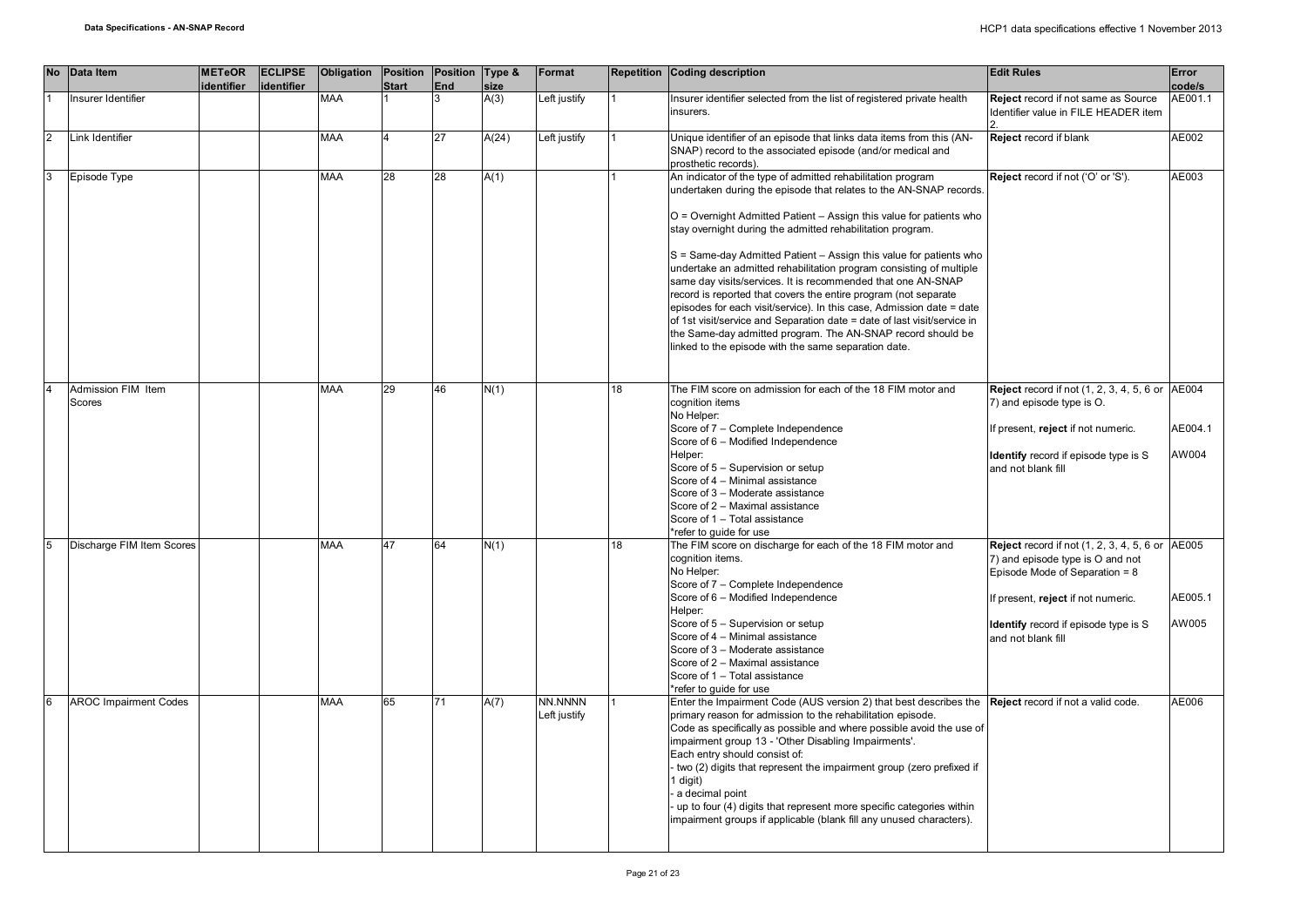|    | No Data Item              | <b>METeOR</b> | <b>ECLIPSE</b> | Obligation | <b>Position</b> | Position Type &   |             | Format          | Repetition Coding description                                                                                                                                                                                                                                                                                                                                                                                                                                                                                                                                                                             | <b>Edit Rules</b>                                                                                                                                                                                                                            | Error                         |
|----|---------------------------|---------------|----------------|------------|-----------------|-------------------|-------------|-----------------|-----------------------------------------------------------------------------------------------------------------------------------------------------------------------------------------------------------------------------------------------------------------------------------------------------------------------------------------------------------------------------------------------------------------------------------------------------------------------------------------------------------------------------------------------------------------------------------------------------------|----------------------------------------------------------------------------------------------------------------------------------------------------------------------------------------------------------------------------------------------|-------------------------------|
|    |                           | lidentifier   | lidentifier    |            | <b>Start</b>    | End               | <b>size</b> |                 |                                                                                                                                                                                                                                                                                                                                                                                                                                                                                                                                                                                                           |                                                                                                                                                                                                                                              | code/s                        |
| 17 | Assessment Only Indicator |               |                | <b>MAA</b> | 72              | 72                | N(1)        |                 | Whether only assessment, and no treatment, was provided during<br>an episode of admitted patient care, as represented by a code.<br>Assessment only occurs when the person was seen on one<br>occasion only for assessment and no rehabilitation treatment and no<br>further intervention by this service team is planned to occur within<br>the next 90 days. If a person is booked/seen for subsequent<br>treatment within 90 days, they are not Assessment Only. If a person<br>is booked for subsequent assessment (but not treatment), they are<br>assessment only. Record:<br>$1 = Yes$<br>$2 = No$ | Reject record if not (1 or 2).                                                                                                                                                                                                               | AE007                         |
| 8  | <b>AN-SNAP Class</b>      |               |                | <b>MAA</b> | 73              | 76                | N(4)        |                 | The AN-SNAP class to which the episode is assigned. AN-SNAP<br>Class is only applicable to overnight episodes and must be reported $ $ type = O<br>as 4 characters in the following format:<br>"2" prefix followed by AN-SNAP version 2 class code.<br>"3" prefix followed by AN-SNAP version 3 class code.                                                                                                                                                                                                                                                                                               | Reject if not a valid code and episode AE008<br>If present, reject if not numeric.<br><b>Identify</b> record if episode type $=$ S<br>and not blank fill.                                                                                    | AE008.1<br>AW008              |
| 9  | <b>SNAP Version</b>       |               |                | <b>MAA</b> | 77              | 78                | N(2)        |                 | The version of the AN-SNAP Classification used to report item 16.<br>02 = AN-SNAP Version 2<br>03 = AN-SNAP Version 3                                                                                                                                                                                                                                                                                                                                                                                                                                                                                     | Reject record if not (01, 02 or 03) and AE009<br>episode type $=$ $\circ$<br>If present, reject if not numeric.<br><b>Identify</b> record if episode type $=$ S<br>and not blank fill.<br><b>Identify</b> if (01) and episode type = $\circ$ | AE009.1<br>AW009.1<br>AW009.2 |
| 10 | Rehabilitation plan date  |               |                | <b>MAA</b> | 79              | 86                | A(8)        | <b>DDMMYYYY</b> | The date a multi-disciplinary rehabilitation plan is established for an<br>episode of admitted patient care.                                                                                                                                                                                                                                                                                                                                                                                                                                                                                              | <b>Reject</b> record if not in format<br><b>DDMMYYYY</b>                                                                                                                                                                                     | AE010                         |
| 11 | Discharge plan date       |               |                | <b>MAA</b> | 87              | $Q_{\mathcal{A}}$ | A(8)        | <b>DDMMYYYY</b> | The date a discharge plan is established for an episode of admitted<br>patient care.                                                                                                                                                                                                                                                                                                                                                                                                                                                                                                                      | Reject record if not in format<br><b>DDMMYYYY</b>                                                                                                                                                                                            | AE011                         |

**Total record length = 95 characters; record type of 'S' followed by 94 character record**